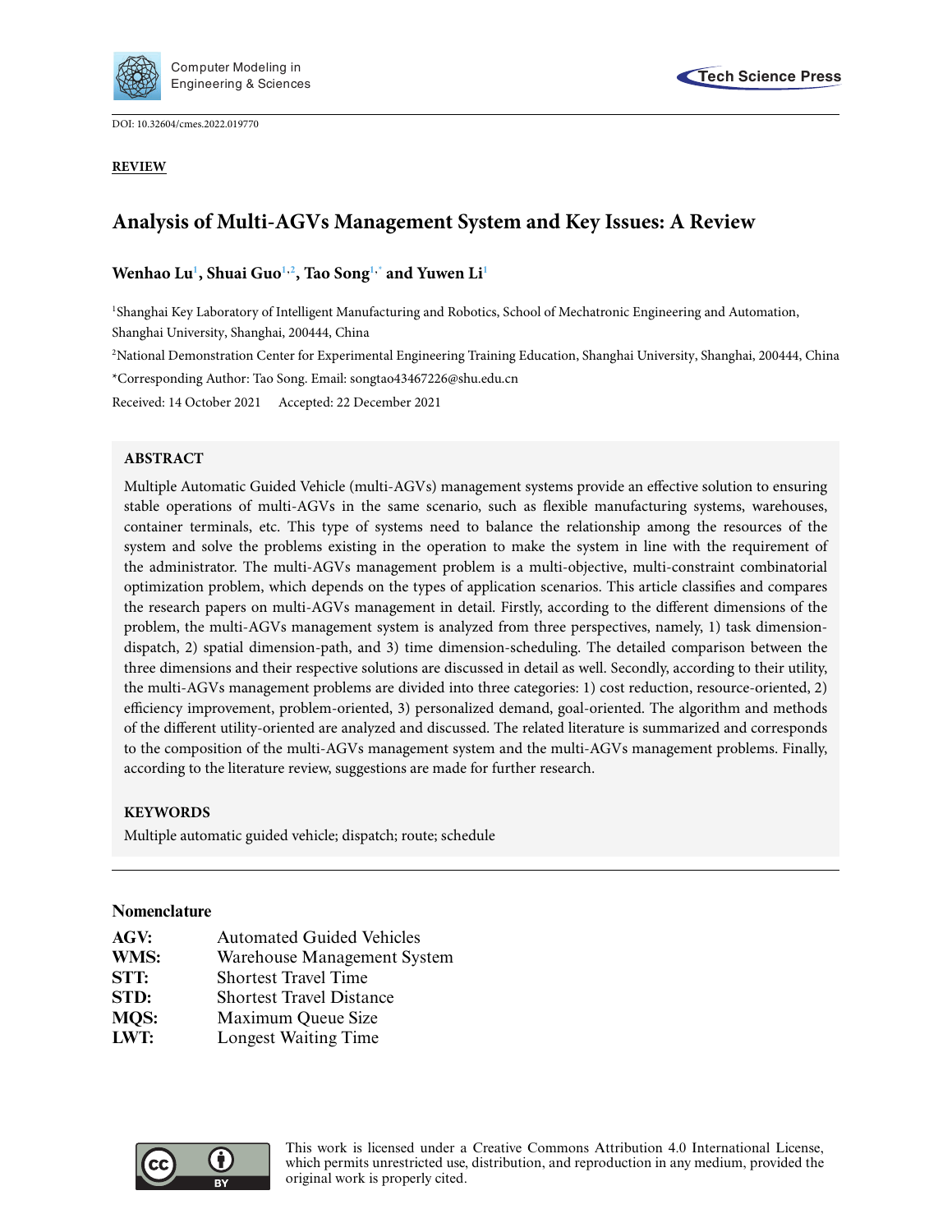| <b>SAWM:</b>  | Simple Additive Weighting Method                     |
|---------------|------------------------------------------------------|
| <b>MAWM:</b>  | Modified Additive Weighting Method                   |
| RW:           | Random Work center rule                              |
| STT/D:        | <b>Shortest Travel Time/Distance rule</b>            |
| LTT/D:        | Longest Travel Time/Distance rule                    |
| <b>MOQS:</b>  | Maximum Outgoing Queue Size rule                     |
| <b>MROQS:</b> | Minimum Remaining Outgoing Queue Space               |
| <b>MFGPS:</b> | Modified First Come-First Serve rule                 |
| RV:           | Random Vehicle rule                                  |
| NV:           | Nearest Vehicle rule                                 |
| PV:           | Farthest Vehicle rule                                |
| LIV:          | Longest Idle Vehicle rule                            |
| LUV:          | Least Utilized Vehicle rule                          |
| NWF:          | Nearest-Workstation-First rule                       |
| NVF:          | Nearest-Vehicle-First                                |
| LIV:          | Longest-Idle-Vehicle                                 |
| <b>FCFS:</b>  | First-Come-First-Served                              |
| <b>STTF:</b>  | Shortest-Travel-Time-First                           |
| <b>NVFTP:</b> | Nearest-Vehicle-First with Time Priority             |
| DQN:          | Deep Q-Network                                       |
| VRP:          | Vehicle Routing Problem                              |
| GA-PSO:       | Genetic Algorithm–Particle Swarm Optimization        |
| <b>FMS:</b>   | Flexible Manufacture System                          |
| PGA-B:        | Proposed Genetic Algorithm with Bidirectional layout |
| GACO:         | Guided Ant Colony Optimization algorithm             |

# **1 Introduction**

Automated Guided Vehicles (AGV) are one of the fastest growing areas in robotic industry. Multi-AGVs systems in warehousing and manufacturing facilities have been widely recognized as a practical means to increasing production efficiency while substantially reducing operational costs. To ensure that each vehicle in the multi-AGVs system executes the designated mobile tasks in accordance with certain rules, multi-AGVs management systems have become an important strategy tool. Many scholars have studied multi-AGVs management systems.

A multi-AGVs management system can decide when, where and how each vehicle should act to perform tasks along given routes [\[1\]](#page-23-0). The management of multi-AGVs can be divided into three parts: scheduling, dispatching and routing [\[1](#page-23-0)[–3\]](#page-23-1). Scheduling includes the issue of dispatching and routing over time to ensure that each task is carried out without conflict and congestion. Dispatching is the process of selecting and assigning tasks to vehicles, i.e., determining which vehicle should be assigned to perform a specific task. Routing refers to the selection of the specific paths taken by AGVs to reach their destinations.

The dispatching issue has already been studied by some groups by dividing this problem into single-attribute and multi-attribute dispatching with two categories: work center initiated task assignment and vehicle initiated task assignment [\[1,](#page-23-0)[4\]](#page-23-2). The routing issue has been researched by researchers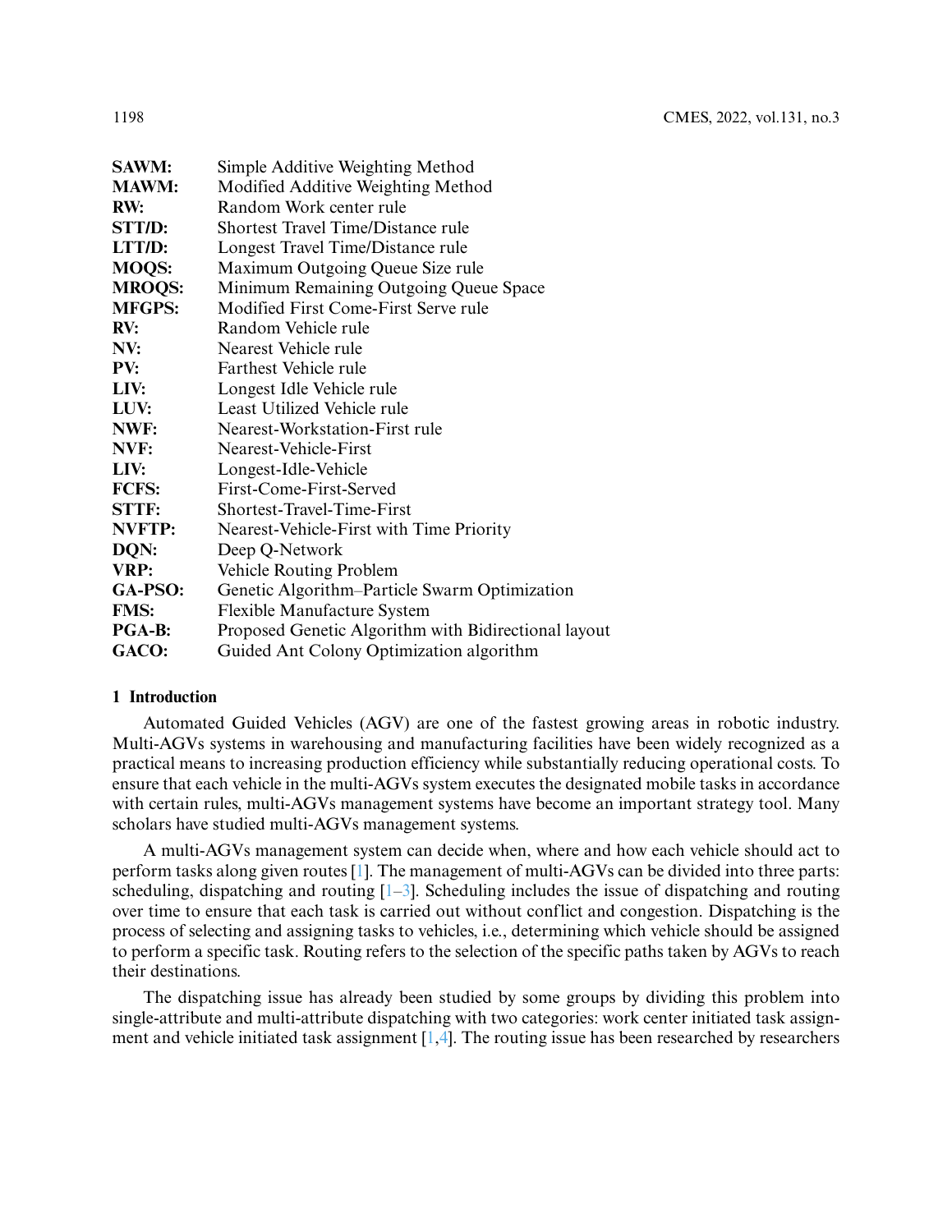in considering different categories [\[5–](#page-23-3)[7\]](#page-23-4). The scheduling issue has been researched by researchers in Xu et al. [\[8\]](#page-23-5). Some groups studied the combination problems of these issues, e.g., dispatching and routing, routing and scheduling [\[7,](#page-23-4)[9\]](#page-23-6). Multi-AGVs systems have been widely discussed by researchers. Vivaldini et al. [\[10\]](#page-23-7) contributed to the clarification of AGVs dispatching, scheduling and routing, and provided a comprehensive review of the main existent methods to solve, which focused on the solution of macro problems. Franciscatto [\[11\]](#page-23-8) presented developments on the facility layout design and the scheduling in FMS. Angra et al. [\[12\]](#page-23-9) compared and evaluated the performance of five different conventional job selection dispatching rules for multi-AGVs system. Fragapane et al. [\[13\]](#page-23-10) identified and classifies works related to the planning and control of AGV in intralogistics, which highlights how AGV technological advances affect planning and control decisions. Chawla et al. [\[14\]](#page-23-11) described multi-AGVs system for material handling and analyzed some specific problems in the FMS. Vis [\[15\]](#page-23-12) specified research perspectives in the design and control of AGV systems in distribution, transshipment and transportation systems. Torres et al. [\[16\]](#page-23-13) had focused their optimization studies on AGVs design and control optimization. Jiang et al. [\[17\]](#page-23-14) divided the scheduling problem into three types: static scheduling, dynamic scheduling and simultaneous scheduling with other resources. Qiu et al. [\[7](#page-23-4)[,18](#page-23-15)[–20\]](#page-24-0) summarized one or more problems in multi-AGVs systems from different aspects. Fazlollahtabar et al. [\[21\]](#page-24-1) analyzed and studied the AGV problem in FMS in detail from the algorithm used, which included mathematical methods, simulation studies, metaheuristic techniques and artificial intelligence.

Multi-AGVs management systems involve coordinating system's resources, track layout of the system, the number of AGVs required by the system and the buffer queue size. The track layout of the system was divided into two categories: unidirectional-guide-path and bidirectional-guide-path [\[18\]](#page-23-15). An effective evolutionary approach was proposed to minimize the number of AGVs [\[22\]](#page-24-2). The maximum exit buffer queue size of work center is included as a reference in the dispatch issue [\[23\]](#page-24-3). There are conflict issues, deadlock issue and idle-vehicle positioning problem which often need to be solved during operation. In most cases, the less time required and the shorter AGV travel distance are the optimization goals pursued. the idle-vehicle positioning problem was researched using an exact polynomial-time algorithm [\[24\]](#page-24-4). Optimization of the time required for multi-AGVs system has been studied which aims to find the shortest time routes, with avoidance of deadlock and blocking in the system [\[25\]](#page-24-5). The idle-vehicle positioning issue was researched using an exact polynomial-time algorithm [\[24\]](#page-24-4). The number of AGVs to execute a given transportation order was determined by the task allocation method proposed by Vivaldini et al. [\[26\]](#page-24-6). Reduction in time required by the system and the path congestion were proposed by decreasing the start-stop frequency [\[16\]](#page-23-13).

This article aims to conduct a survey including two aspects: the multi-AGVs management system and the multi-AGVs management problem. The multi-AGVs management system is further split into scheduling, dispatching and routing. The detailed comparison between the three dimensions and their respective solutions is discussed in detail in [Section 2.](#page-3-0) In [Section 3,](#page-10-0) three kinds of multi-AGVs management problems with different applications are studied according to the references, and the solutions and algorithms are discussed and compared in detail. [Section 4](#page-19-0) corresponds the literature to the two dimensions and comments on different issues. Finally, in [Section 5,](#page-21-0) future development directions for the multi-AGVs management systems are provided.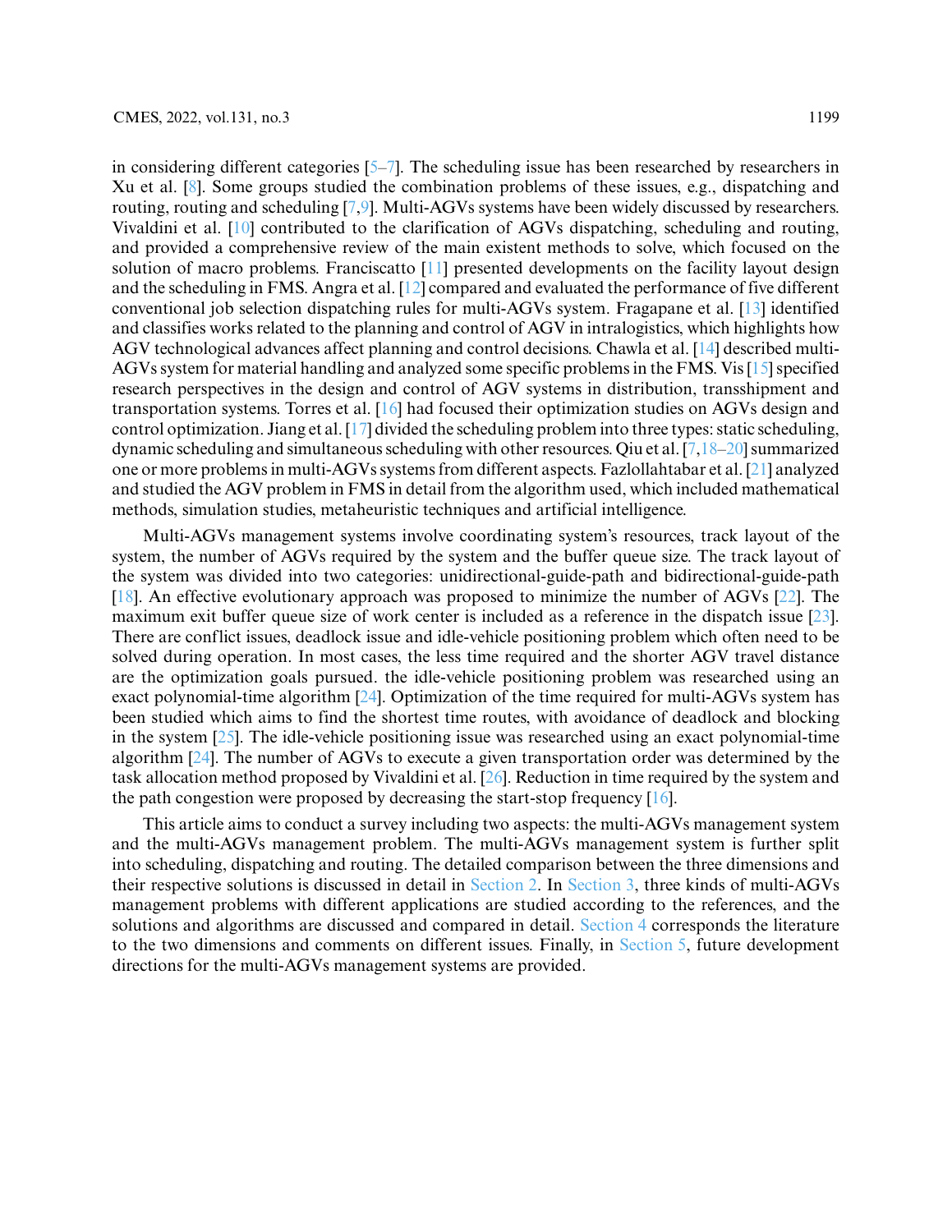### <span id="page-3-0"></span>**2 Modular Analysis of the Multi-AGVs System**

The multi-AGVs can be described as the system that coordinates dispatching, routing and scheduling functions to control a number of AGVs for shared tasks. As shown in [Fig. 1,](#page-3-1) the Warehouse Management System (WMS) distributes orders to the multi-AGVs management system which outputs executable order information to each AGV. The multi-AGVs management system includes three parts: dispatching, routing, and scheduling. Specifically, the dispatching module assigns orders to each AGV according to specific strategies and decides which AGV should perform a certain task. The routing module finds available paths for each AGV to perform the assigned tasks. At the time level, the scheduling module decides when the tasks are to be executed and how to deal with the accidents during the operation, such as conflicts and deadlocks along the path. When each AGV is running, it feeds back its own status and the task implementation status to the management system or the WMS in real time. If the order execution fails, it would be redistributed and transported again. The entire system forms a closed loop to ensure the execution of the task smoothly. In the following text, the main solution algorithms of the three parts are described and compared in detail.



<span id="page-3-1"></span>**Figure 1:** The role of the multi-AGVs management system in the warehousing process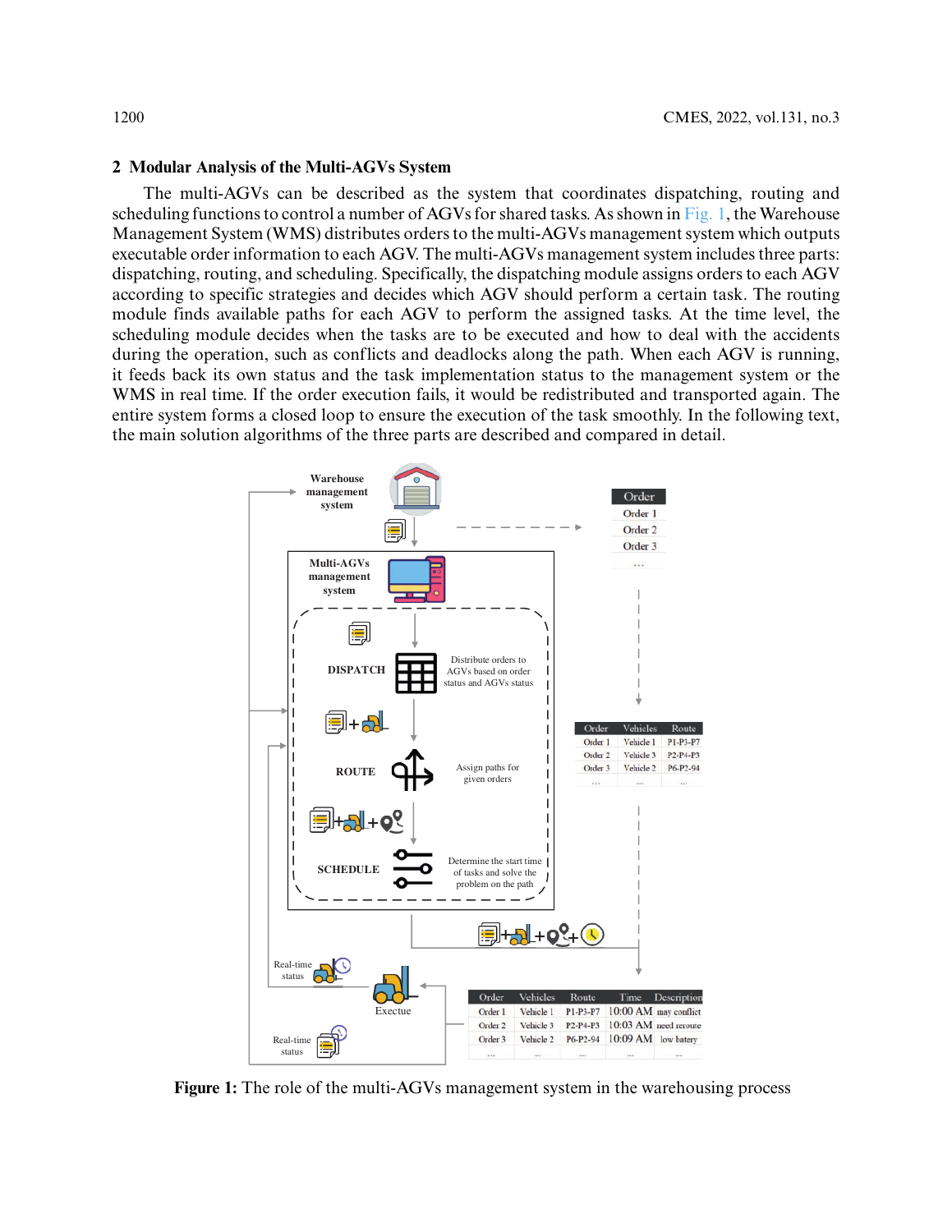#### *2.1 Dispatch*

Dispatch module solves the problem of task dimension and adopts a strategy based on the goals set by the administrator and decides which AGV should perform a certain task [\[2\]](#page-23-16). As shown in [Fig. 2,](#page-4-0) there are orders (the S2 represents the station-02) to be executed and idle AGVs that need to be allocated by the dispatch function. There are three orders: S1–S7, S2–S6 and S5–S4 which can represent the tasks to move goods from one station to another. There are some AGVs in idle state waiting for the orders to be allocated. The dispatch strategy is divided into single-attribute strategies and multi-attribute strategies [\[1\]](#page-23-0). For single-attribute strategies, there are Shortest Travel Time/Distance (STT/D) rule [\[4\]](#page-23-2), Maximum Queue Size (MQS) rule [\[27\]](#page-24-7) and Longest Waiting Time (LWT) rule [\[28\]](#page-24-8). For multi-attribute rules, there are Simple Additive Weighting Method (SAWM) [\[29\]](#page-24-9), Yager's Multi-attribute Decision Making Method (YAGER) [\[30\]](#page-24-10) and Modified Additive Weighting Method (MAWM) [\[31\]](#page-24-11). The AGV dispatch problem is divided into two categories: vehicle initiated task assignment and work center initiated task assignment [\[4\]](#page-23-2). The former deals with the problem that the AGV chooses a task to execute, which usually involves a single AGV and multiple work centers. About this method, there are heuristic rules such as Random Work center (RW) rule, Shortest Travel Time/Distance (STT/D) rule, Longest Travel Time/Distance (LTT/D) rule, Maximum Outgoing Queue Size (MOQS) rule, Minimum Remaining Outgoing Queue Space (MROQS) rule and Modified First Come-First Serve (MFGPS) rule discussed [\[4\]](#page-23-2). The latter deals with the issues for the work center to select an idle AGV to perform the task, which usually involves a single work center and one or more AGVs. There are Random Vehicle (RV) rule, Nearest Vehicle (NV) rule, Farthest Vehicle (PV) rule, Longest Idle Vehicle (LIV) rule, Least Utilized Vehicle (LUV) rule [\[4\]](#page-23-2).



**Figure 2:** The dispatch function of multi-AGVs management system

<span id="page-4-0"></span>Generally speaking, multi-attribute strategies can meet more targets than the single-attribute strategies, that is to simultaneously consider two or more of the following objectives: minimizing waiting time, minimizing queue length, minimizing travel distance, maximizing throughput, and maximizing vehicle and machine utilization. Compared with single-attribute rules, multi-attribute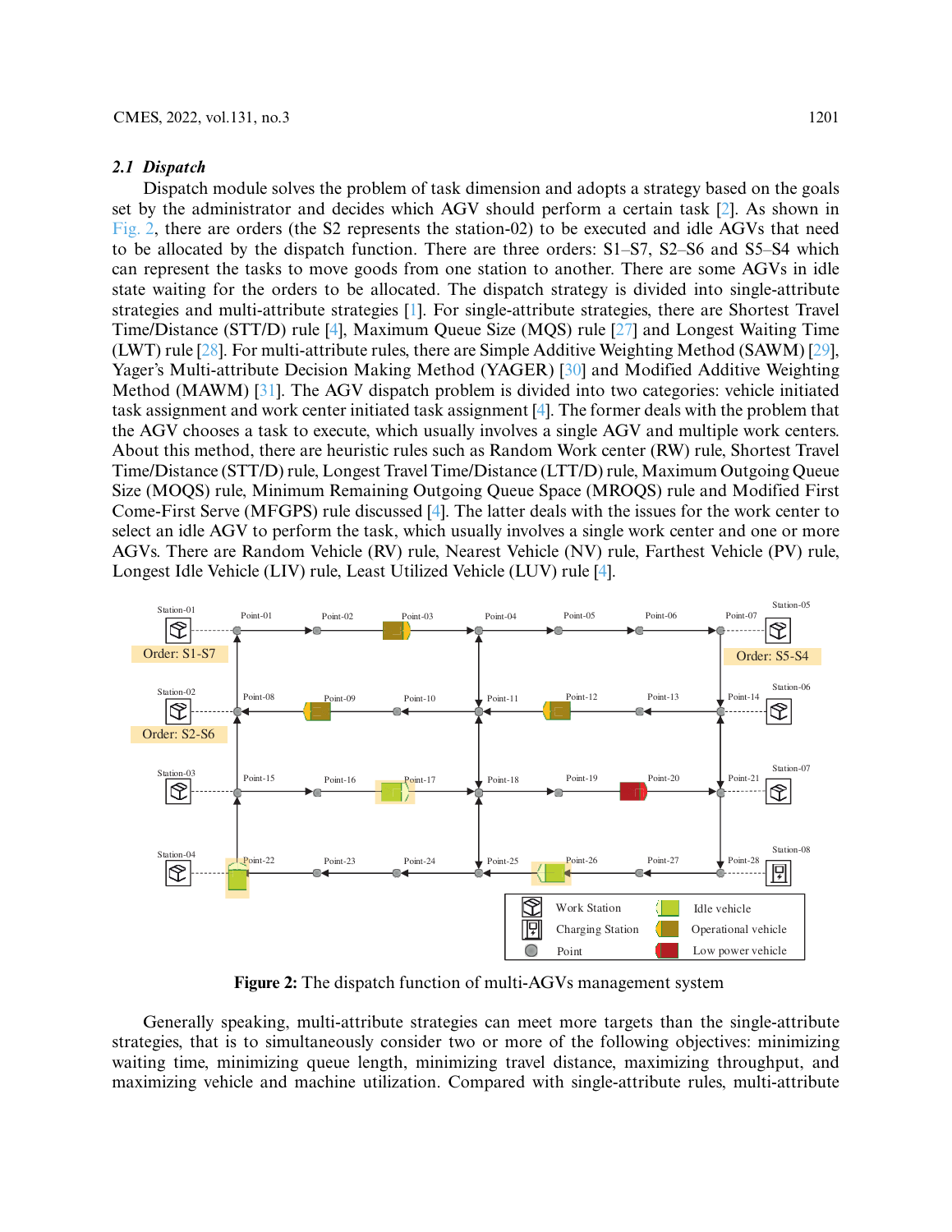strategies can be more robust. This section also discusses the vehicle initiated task assignment multiattribute dispatch and work center initiated task assignment multi-attribute dispatch in detail.

# *2.1.1 Single-Attribute Strategies*

Single-attribute dispatch strategies are generally simple and applicable. The common singleattribute dispatch strategies include: Nearest-workstation-First (NWF) [\[32\]](#page-24-12), Nearest-Vehicle-First (NVF) [\[33\]](#page-24-13), Longest-Idle-Vehicle (LIV) [\[34\]](#page-24-14), First-Come-First-Served (FCFS) [\[35,](#page-24-15)[36\]](#page-24-16) and Shortest-Travel-Time-First (STTF) [\[4\]](#page-23-2). NWF is the dispatch strategy initiated by AGVs, and the idle AGVs search for the nearest workstation to perform tasks. The disadvantage is sensitive to the layout of the map. Namely, the tasks would probably never be carried out if they were located outside the oftenvisited locations. As to NVF, the work center has the initiative to allocate tasks. Namely, the available AGV that is closest to the work center has the priority to receive the tasks for execution. It means that AGVs far away from the work center cannot take full advantage [\[37\]](#page-24-17). The FCFS may result in poor transportation efficiency of the system that assigns the vehicles to the earliest request (longest waiting load) at the station. Compared with the above dispatch rules, the threshold of time is set and AGVs with long wait time obtain the priority-promotion in Nearest-Vehicle-First with Time Priority (NVFTP) [\[37\]](#page-24-17). The system prioritizes it when the load reaches the thresh-old value. The threshold value should be decided for the specific situation.

### *2.1.2 Multi-Attribute Strategies*

# a. Vehicle Initiated Task Assignment Multi-Attribute Strategies

A workload-balancing algorithm is developed to deal with the pickup-dispatching problem that determines which job should be assigned to an AGV [\[38\]](#page-25-0). A multi-attribute dispatch approach was proposed based on vehicle-initiated task assignment by Jeong et al. [\[39\]](#page-25-1). This method considered the remaining space in the output buffer of a workstation, the distance between the idle AGVs and the workstation, and the remaining space in the input buffer of the work destination. In the multi-attribute strategy, the weight of each attribute is difficult to determine, which is why the author developed a dynamic method based on the neuronal network to adjust the weight over time. Moreover, the author used different performance indicators to compare the methods proposed with the single-attribute method and subsequently demonstrated the superiority of multi-attribute dispatch method. A multiple-attribute method was proposed to take slack time, waiting time and distance into consideration [\[40\]](#page-25-2). Tasks were evaluated by three attributes and the tasks with the greatest evaluation value would be served by the AGV. A model was presented based on deep Q network training (DQN) to assign the task with the departure point closest to the idle AGV, and the least vehicles in the path to improve the completion time and avoid conflicts during operation [\[41\]](#page-25-3). The neural network method needs to be retrained when the environment changes.

b. Work Center Initiated Task Assignment Multi-Attribute Strategies

The task assignment initiated by the work center is to decide the system selection of an AGV from the idle group for a given task. A vehicle priority dispatch method was presented based on NVF that used the global information and current status to allocate resources [\[42\]](#page-25-4). A dynamic dispatching strategy was proposed by Li et al. [\[43\]](#page-25-5) to find a suitable AGV to conduct the task with reduced total travel distance and wait time. Both vehicle-initiated task assignment and work center-initiate task assignment were discussed by Bilge et al. [\[44\]](#page-25-6). The authors proposed multiple attribute rules and dynamic weight rules based on the traditional single-attribute dispatch rules: STTF and Minimum-Remaining-Outgoing-Queue-Space (MROQS). In addition, the authors verified the robustness of the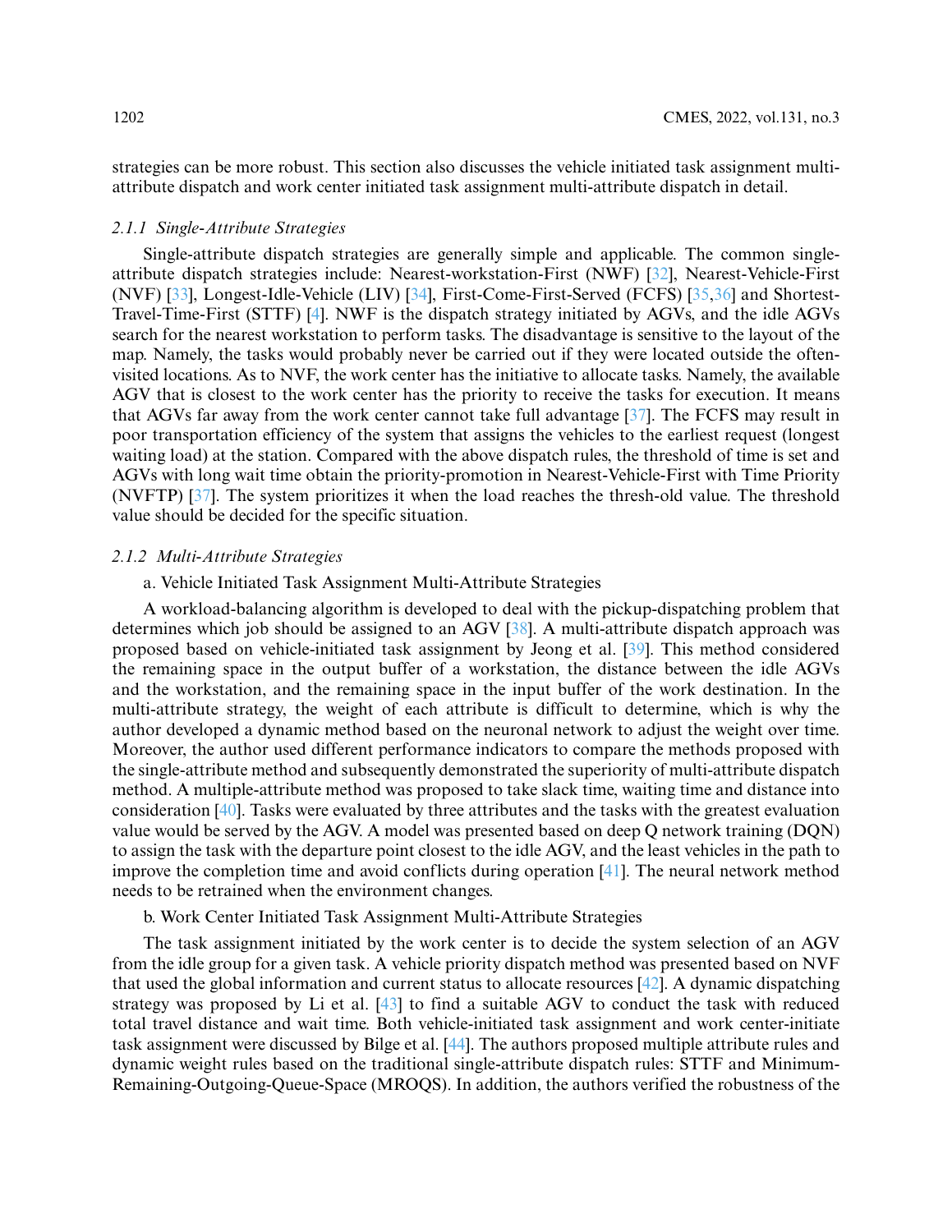rules by simulation. A deadlock-free multi-attribute dispatching method with dynamically adjustable weights (AWMA) was proposed in [\[45,](#page-25-7)[46\]](#page-25-8). Travel distance, input, and output buffer statuses were selected as dispatching attributes according to the efficiency and deadlock avoidance requirement [\[45\]](#page-25-7). The load balance and deadlock avoidance were taken into consideration according to the system resources by Guan et al. [\[46\]](#page-25-8). A dual task allocation mechanism was designed based on task priority and FCFS [\[47\]](#page-25-9). Specifically, each AGV was configured with a sequence of tasks, and each sequence consisted of two tasks: i) the task under execution, ii) the task to be performed. This mechanism required that the termination point of the previous task be the start point of the next task, to reduce the idle AGV and improve the work efficiency of the multi-AGVs system. The disadvantage was that this distribution method was difficult to achieve in some cases. A single AGV dual task allocation mechanism was proposed to divide the tasks of AGVs into transportation tasks and self-generating tasks by Wu et al. [\[48\]](#page-25-10). These two kinds could be assigned to an AGV, and the simulation result showed that the method could increase the operation efficiency by 20%.

# *2.2 Route*

Route is the function to set a specific path for an AGV to reach its destination. The route function handles the issue of which path the two AGVs should take from the start point to the end point. As shown in [Fig. 3,](#page-7-0) there are two AGVs at S7 and S8, and the route module has assigned two optional routes to each car (represented by two colors). The route issue was mentioned as a more complicated variant of the traditional Vehicle Routing Problem (VRP) [\[7\]](#page-23-4). The complexity of the route issue lies in the fact that the unpredictable collision problem in the actual work scenario must be considered. Generally speaking, the path obtained by the shortest path strategy and the shortest time strategy are not the same in multi-AGVs management systems, and sometimes it is necessary to reroute to solve the conflict and deadlock problem. As shown in  $Fig. 3$ , it can be seen that each idle AGV (the AGVs at point-07 and point-08) has two alternative routes (each color represents one route). For each AGV, the optimal route may not be the shortest one. This is because during the movement, an AGV is easily affected by the other AGVs on the same path. In the multi-AGVs management system, not only does route module select a path that meets certain condition for a single vehicle, but also need to take into account the path selection of other vehicles in order to avoid congestion or collision problem. Many scholars have proposed more complex and intelligent solutions about route module, which can be mainly divided into two categories: static routing algorithms and dynamic routing algorithms. The static routing method refers to the system operation mode in which the vehicle route does not change during operation. In the dynamic routing situation, the management system can re-plan or reselect a route based on the real-time information during the execution process.

# *2.2.1 Static Routing Algorithms*

The shortest travel distance is the main solution to static routing planning. The algorithms include Dijkstra algorithm [\[49\]](#page-25-11), A\*star algorithm [\[50\]](#page-25-12), genetic algorithm [\[51\]](#page-25-13), etc. An optimal route selection method was put forward for the shortest travel distance by improving the genetic algorithm [\[52\]](#page-25-14). For small-scale problems, the better results than traditional genetic algorithm can be obtained. A static method was proposed to solve the conflict-free path problem of AGVs [\[53\]](#page-25-15). This method included a two-stage routing method. The first stage modeled the road network and the second stage detected avoided deadlock. A conflict-free route by preplanning for the AGV was be proposed by Maza et al. [\[54\]](#page-25-16), which included three steps: checking space feasibility, checking time feasibility and checking potential conflicts. With this method, the execution may not be accurately predicted and then the system may pause or even crash.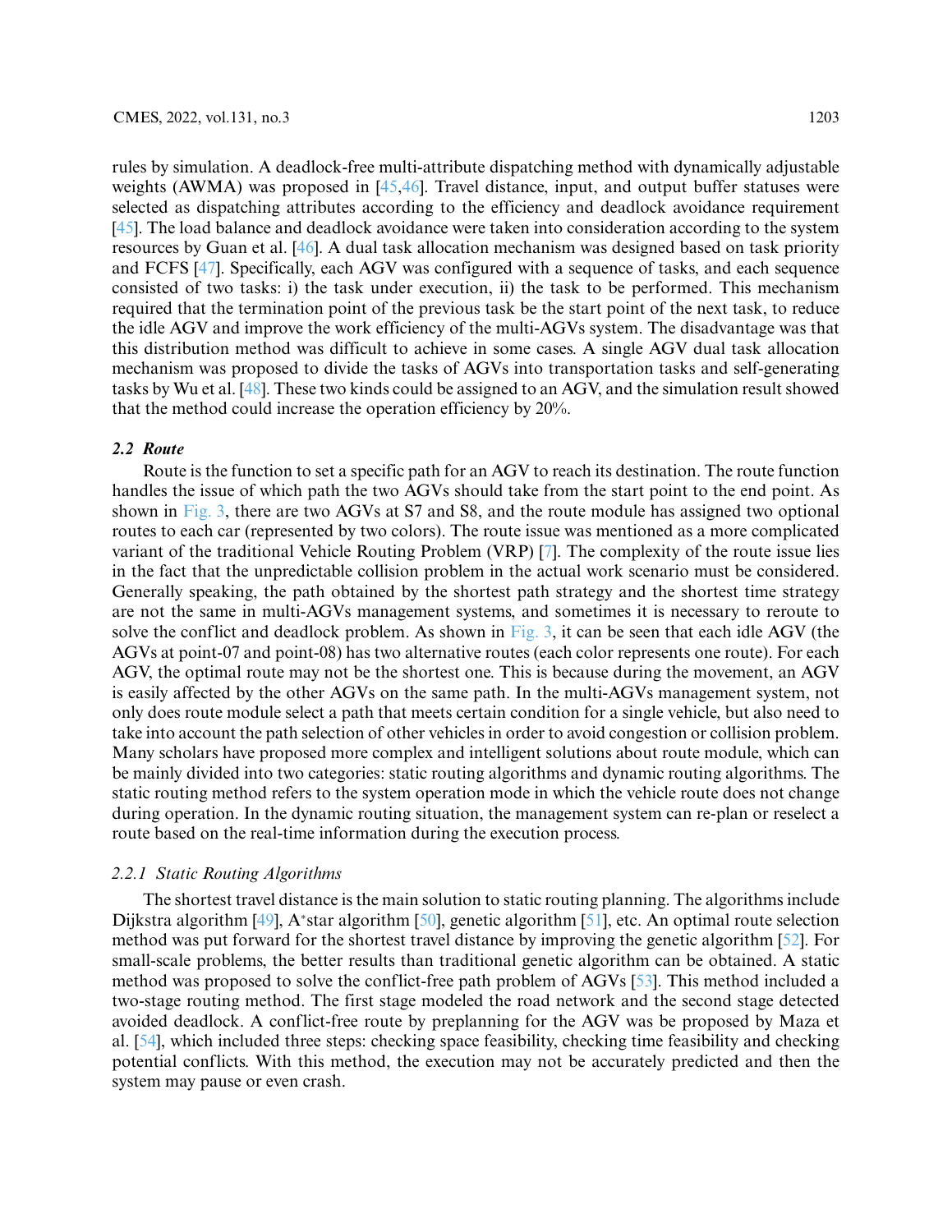

**Figure 3:** The route function of multi-AGVs management system

# <span id="page-7-0"></span>*2.2.2 Dynamic Routing Algorithms*

Compared with the static routing algorithms, dynamic routing algorithms is more adaptable to unexpected situations. An adaptive routing planning algorithm was proposed as follows: firstly, Dijkstra algorithm was used to perform preliminary routing of AGVs to obtain candidate paths, and then the nodes which may lead to conflict in the candidate path were sorted out and an adaptive method was then used to solve the conflict problem caused by these nodes [\[55\]](#page-25-17). The downside is that it may increase the complexity of the problem because of the reroute strategy. The estimated cost of the A∗ algorithm was improved by increasing the penalty value of the path that AGVs shared with each other to alleviate traffic congestion and collision [\[56\]](#page-26-0). Use of this reroute method would obtain a less complex reroute and better reroute effects. The shortest distance was employed to propose a routing planning algorithm using time windows in a vector form [\[57\]](#page-26-1). Although there are some problems, such as the complexity of rerouting and the real-time performance, the dynamic routing method is more appropriate in most cases of multi-AGVs management systems.

# *2.3 Schedule*

Scheduling is the issue that brings the time dimension into dispatch and route to decide when the dispatch occurs and how to resolve conflicts on the route. As shown in [Fig. 4,](#page-8-0) the highlighted part represents the application scenario of the scheduling function, which is responsible for deciding to whom and when the resource should be given first. There are two AGVs (the AGVs at point-04 and point-12) competing for point-11 and other two AGVs (the AGVs at point-16 and point-17) competing for point-17. Schedule function solves the problem as to when the cross point (resource) can be allocated to which AGV. Vivaldini et al., [\[10](#page-23-7)[,18\]](#page-23-15) divided the scheduling problem into two categories: offline schedule and online schedule. In offline schedule method, all issues need to be considered before beginning of the task, and the system will generate a set of skeds and run according to them. Obviously, if all tasks are to be performed and any potential accidents that may occur are known during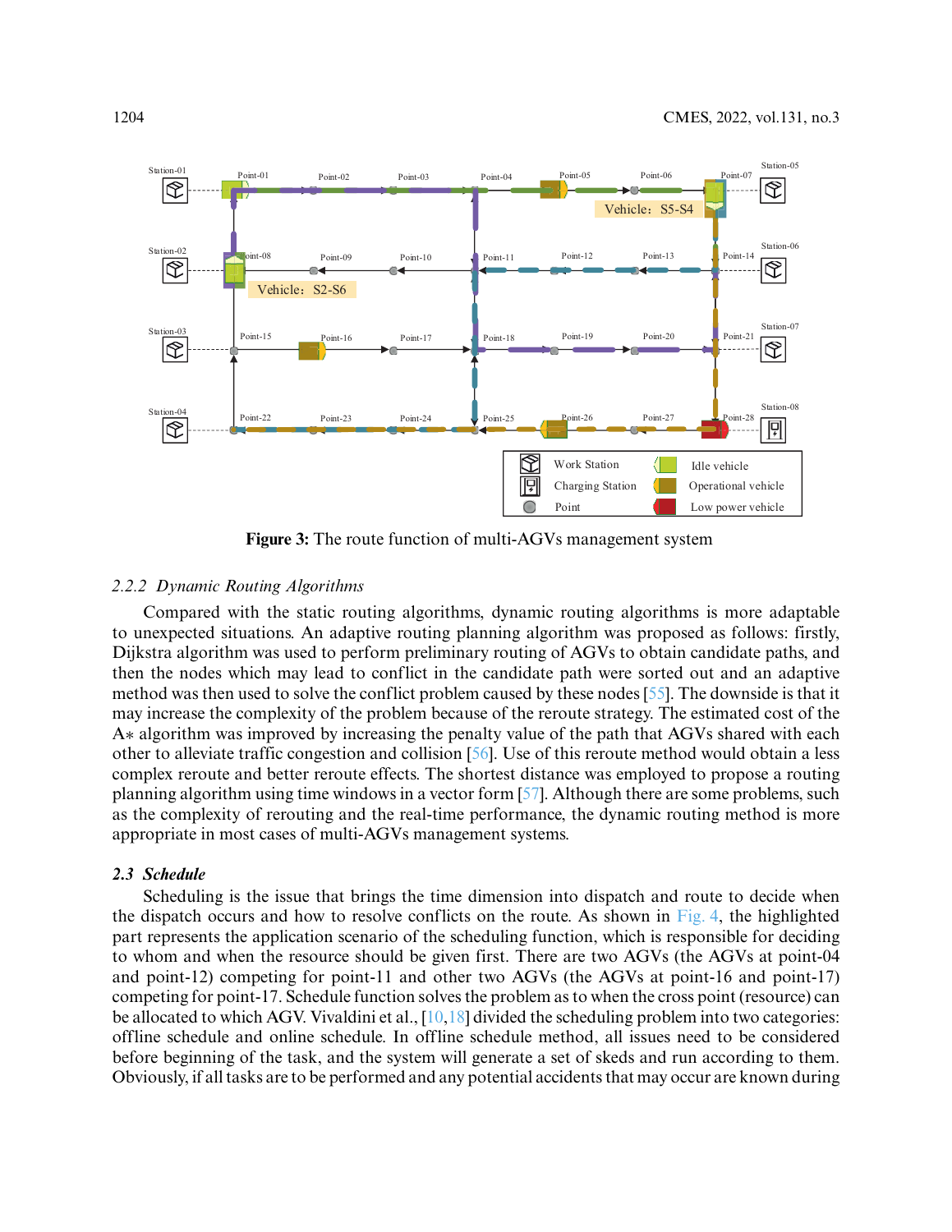the planning period, the offline schedule strategy can be used. However, in practice, it is generally impossible to know all the precise information on tasks and accidents. Small changes in the arrival time of the AGV at the site or short-term congestion on the route will affect or even destroy the entire sked. The online schedule method makes it possible to obtain information and implement decisions in real time, monitor the evolution of the schedule and manage unforeseen events. There is also an alternative combining offline schedule strategies with the online schedule strategies. For example, Yan et al. [\[58\]](#page-26-2), who used the Floyd algorithm, initially generated routes. Besides, the Particle Swarm optimization algorithm and the rerouting strategy were integrated for the dynamic schedule.



**Figure 4:** The schedule function of multi-AGVs management system

# <span id="page-8-0"></span>*2.3.1 Online Real-Time Schedule Approach*

In multi-AGVs management systems, the environments are usually stochastic (the travel time, loading and unloading times fluctuate, and vehicles may break down), so the schedule has to be adapted dynamically in time [\[56\]](#page-26-0). Correa et al. [\[59\]](#page-26-3) proposed a hybrid method to solve AGVs schedule problems and conflict-free path problems in FMS, by taking the former as the main problem and the latter as the sub-problems. The authors modeled the main problem with constraint programming and the subproblem with mixed integer programming. It was proved that this method could be used on 6 AGVs. A similar bilevel decomposition algorithm was used by Nishi et al. [\[60\]](#page-26-4) by decomposing a mixed integer formulation into two levels: the upper level master problem of task assignment and scheduling; and the lower level routing subproblem. The effectiveness of the proposed method was investigated by computational experiments. A schedule model was established to minimize the number of AGVs by considering the AGV battery charge [\[61\]](#page-26-5). A fuzzy hybrid GA-PSO (Genetic Algorithm–Particle Swarm Optimization) was used to optimize the model that verifies the feasibility and performance of the model. A load-exchangeable AGV (EX-AGV) system was exhibited, where vehicles could exchange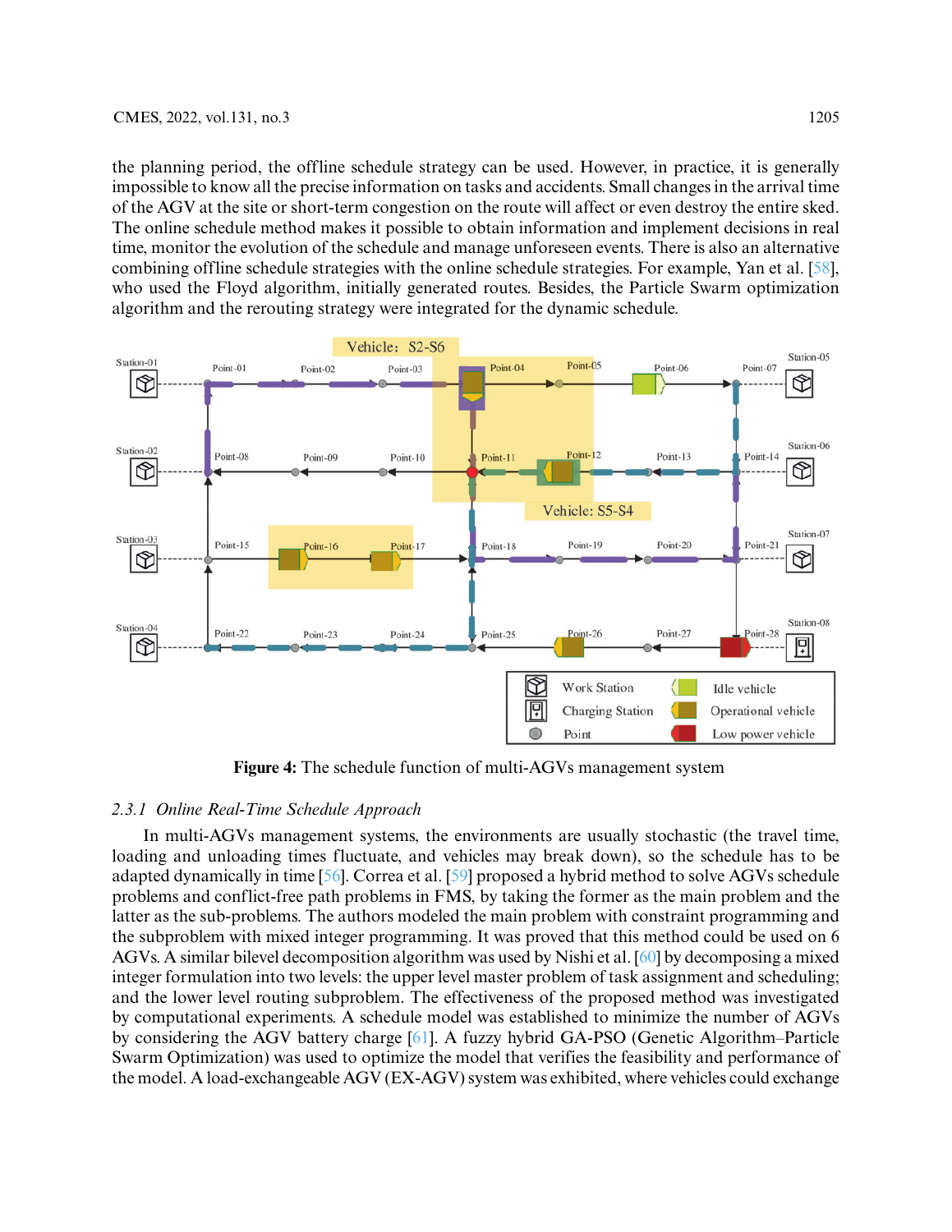loads, scheduled transportation tasks, and even the vehicle numbers when they move in opposite directions to ensure that the load is always on the shortest path [\[62\]](#page-26-6).

# *2.3.2 Two-Stage Schedule Method*

The hierarchical scheduling method combines the benefits of the offline scheduling strategy and the online scheduling strategy. Xu [\[8\]](#page-23-5) proposed a schedule strategy based on a two-stage method. At the offline stage, the genetic algorithm is used to plan the optimal obstacle avoidance path for the AGV in a static environment. At the online stage, the system sorts and resolves conflicts in the operation. The benefits of offline scheduling and online scheduling were combined to consider the improvement of the multi-AGVs system performance [\[54\]](#page-25-16). The method planned to establish conflictfree path in the first stage, and in the second stage, an interruption method was adopted to avoid deadlock. As shown in [Fig. 5,](#page-9-0) Yan et al. [\[58\]](#page-26-2) proposed a three-level scheduling scheme to generate route schemes (the off-line route generation in [Fig. 5\)](#page-9-0) for any two workstations at the first level. In the second stage, the authors developed a mathematical delivery time model, and combined the real-time schedule (the scheduling task sequence in [Fig. 5\)](#page-9-0) with the Particle Swarm Operation algorithm to perform tasks allocation and dynamic schedule. The authors used heuristic rules to avoid collisions and deadlocks between AGVs based on the real-time operating status of AGVs in the third layer. An optimization process was proposed by Giglio [\[63\]](#page-26-7) based on three sequential phases. In the first phase, the number of AGVs to be allocated to each arrived truck was determined; in the second phase, an AGV-to-truck assignment problem was solved; in the third phase, the single tasks were assigned to and sequenced on the AGVs. Bilge et al. [\[44\]](#page-25-6) presented two methods were to solve the schedule problem: parameter method and dynamic method. The parameter method calculated the weight over the planning period, and the dynamic method used statistical information to update the weights over the cause of the evolution.



<span id="page-9-0"></span>**Figure 5:** Structure of three-level scheduling scheme of [\[58\]](#page-26-2)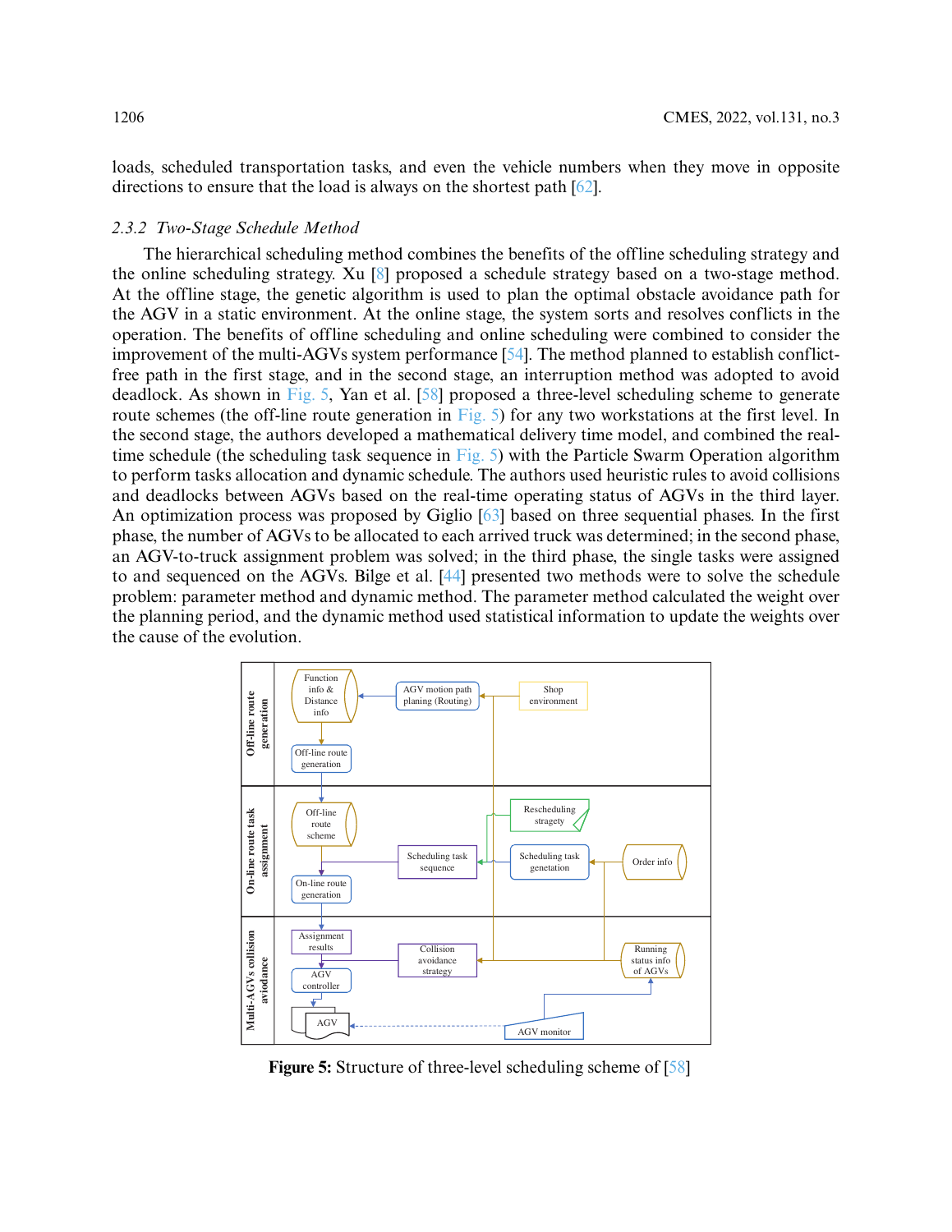#### *2.4 Summary*

This chapter divided the multi-AGVs management system into three parts and gave a detailed explanation respectively. It can be concluded from the literature that the multi-AGVs management system needs to synthesize the information (AGV position and status, order status, path status, station status) in the entire system and make judgments, which requires the real time information with high quality. Therefore, the *multi-attribute dispatch strategies* and the *dynamic routing algorithms* are more suitable complex application scenarios. Schedule defines the allocation process of AGVs for tasks while considering the time and cost operations and ensuring conflict-free routes, which is an essential part of a multi-AGVs system [\[64\]](#page-26-8). The integration of dispatch, route and schedule together is a very difficult NP-hard optimization issue. Solving them at the same time may reduce the real-time performance and quality of the solution due to insufficient computing power in some large scenarios. The offline methods can sacrifice time to ensure the optimum solution in certain computational power conditions. The hierarchical method combines the advantages of the online method and the offline method. Although there may be problems that need to be re-solved when the environment changes, it is favored by many scholars. The multi-AGVs management problem is a multi-objective, multiconstrained optimization problem. Different utilization scenarios have different resource constraints and optimization objectives. The detailed description of the multi-AGVs management problem will be elaborated on in the next chapter.

#### <span id="page-10-0"></span>**3 Analysis of Key Issues in Multi-AGVs Management System**

The main purpose of the multi-AGVs management system is to properly allocate tasks to each AGV and ensure the conflict-free execution of the tasks. To solve the problem of allocating resources of the multi-AGVs management system, the number and form of resources in the system should first be determined. The resource-oriented problem can be seen as the issue about the cost reduction, which is related to the decision-making process at different levels. Problem of conflict and deadlock, as well as the problem of idle-vehicle position, may be considered to improve the performance of the system. In terms of system optimization, the administrator may pursue a shorter time or a shorter path consumption, which is called goal-oriented. There are interactions between different levels, as the type of the maps may directly influence complexity of the system, and the number of AGVs may also affect the time of tasks required.

### *3.1 Resource-Oriented*

The first step to research the multi-AGVs management system is to determine the resources in the system. Saravanan et al., [\[65](#page-26-9)[,66\]](#page-26-10) introduced the different layouts in the manufacturing system. A review was presented on facility layout design of an AGV in FMS [\[67\]](#page-26-11). The map layout design was proposed as a major issue in multi-AGVs system, and this article also compared three common methods of classifying the map, including flow topology, number of parallel lanes and flow direction, as shown in [Table 1](#page-11-0) [\[18\]](#page-23-15). This article used the flow direction as the classification method. AGVs are the main role of the system, which is responsible for the cargo transportation and coordination with other operations. The number of AVGs has an indirect impact on the time it takes and the complexity of the system. An appropriate number of AGVs can improve the efficiency of the management system and reduce the risk of accidents.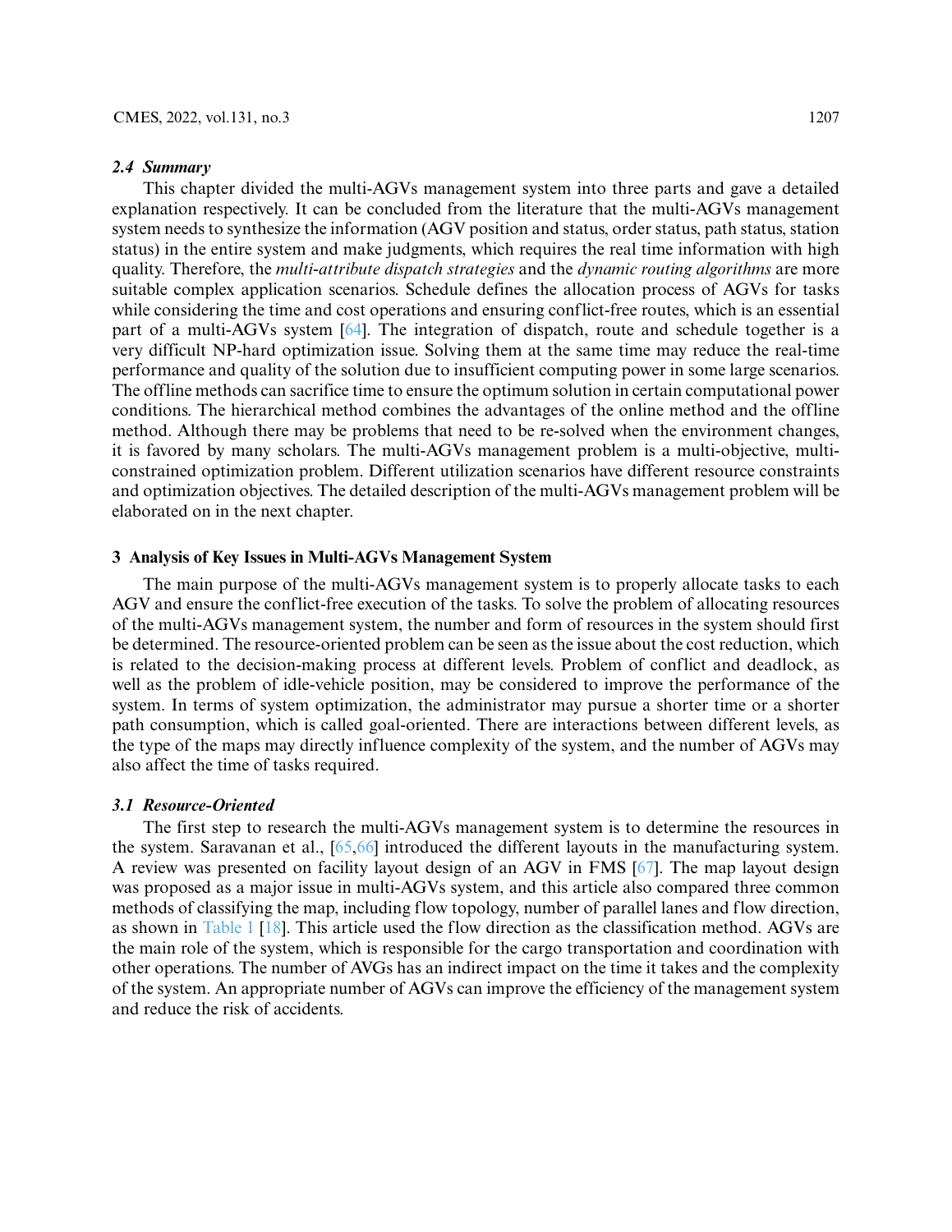<span id="page-11-0"></span>

| Flow topology | Number of parallel lanes | Flow direction      |
|---------------|--------------------------|---------------------|
| Conventional  | Single lane              | Unidirectional flow |
| Single-loop   | Multiple lanes           | Bidirectional flow  |
| Tandem        |                          |                     |

**Table 1:** Characteristics of guide-path systems [\[18\]](#page-23-15)

# *3.1.1 The Layout Design of the Map in the System*

Depending on the direction of the traffic, there are two main ways to classify the vehicle paths: unidirectional-guide-path and bidirectional-guide-path. As shown in [Fig. 6,](#page-11-1) in the unidirectionalguide-path, the vehicle can only travel along one direction of the path, and while in the bidirectionalguide-path, the vehicle can travel in both directions in the path according to actual needs. The unidirectional path system is more stable in operation than the bidirectional path system, especially for preventing system conflicts and deadlocks. Designing the path of the multi-AGVs system as a unidirectional path is a relatively simple deadlock avoidance method. In most seaport container terminals, a single-loop guide-path is usually used, and it is almost impossible for AGVs to block each other during operation [\[68\]](#page-26-12). A single direction traffic rule was proposed for the system by creating loops over the network, which significantly reduced the vehicle conflicts [\[69\]](#page-26-13). Zheng et al. [\[70\]](#page-26-14) considered the problem of minimizing the makespan in unidirectional flow path design. The issues that determine the loop for the motion of an AGV and the location of pickup and delivery (P/D) stations in the cells in unidirectional single loop systems were considered by Farahani et al. [\[71\]](#page-26-15). The deadlock and blocking avoidance algorithm was proposed for unidirectional-path, mentioning that the conflict avoidance for opposite direction should be considered if there is a bidirectional layout [\[72\]](#page-26-16). Because the unidirectional path problem is usually easier than the bidirectional path solution, some scholars have converted the latter to the former [\[24\]](#page-24-4).



<span id="page-11-1"></span>**Figure 6:** The difference of bidirectional-guide-path and Unidirectional-guide-path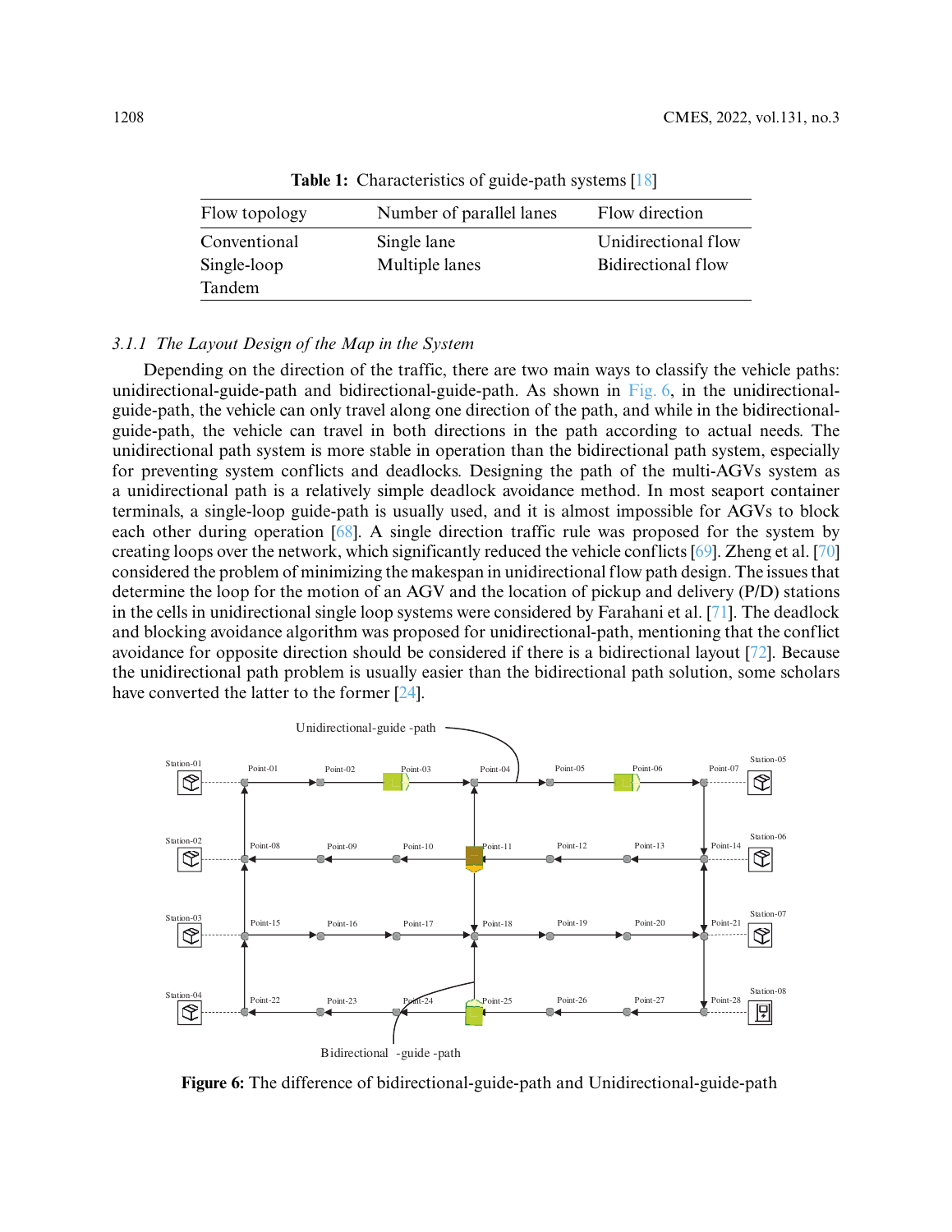The bidirectional-path solution has a higher degree of freedom than the unidirectional-path solution, so it works better than the unidirectional-path solution under certain conditions. Bidirectional paths were used to model and optimize FMS systems, and a genetic algorithm was also proposed to combine with the Dijkstra algorithm to minimize the makespan while considering the influence of the number of AGVs [\[73\]](#page-26-17). In this paper, the author tested four layouts and ten jobs respectively. The PGA-B (proposed genetic algorithm with bidirectional layout) was shown effective in 25 experiments. Sarker et al. [\[74\]](#page-27-0) proposed a path selection algorithm to ensure that the AGVs path was conflictfree to achieve the minimum travel distance. An ant colony system (ACS) algorithm was developed to solve the shortest path design problem (SPDP) on bidirectional path topology [\[75\]](#page-27-1). Simultaneous scheduling and routing problem for AGVs was investigated with bidirectional-path environment [\[76\]](#page-27-2). A Petri net decomposition approach was addressed for simultaneous dispatching and conflict-free routing for bidirectional automated guided vehicle AGV systems in dynamic environments [\[77\]](#page-27-3). In this algorithm, the entire Petri net was decomposed into task and AGV subnets. The penalty function method was used to derive a solution for all subnets. A deadlock avoidance method was embedded in the proposed methodology to ensure the feasibility and the quality of the solution. Bahari [\[78\]](#page-27-4) presented a bidirectional path flow layout and a routing algorithm that could guarantee conflictfree and shortest time routes for AGVs. A bidirectional routing planning and AGV path selection algorithm was proposed [\[79\]](#page-27-5). In order to minimize the space required for the map layout, the critical conditions of some key parameters between the paths and the AGV were derived to provide more complex path layout and routing algorithms. When considering the complexity of the system alone, the unidirectional-path solution was often preferred to minimize AGVs' collisions in the performance of tasks [\[80\]](#page-27-6), and the bidirectional-path solution was more suitable for the multi-AGVs management systems with higher performance requirements. The designer should also select an appropriate layout of the map balancing the requirements the physical capability of the system.

### *3.1.2 The Number of AGVs in the System*

In many instances, the number of AGVs and the time required by the system and the time required to complete tasks are two competing issues. The aim of Fathi et al. [\[81\]](#page-27-7) is to optimally schedule the delivery of raw material at assembly lines while using the minimum number of vehicles. Aiming at determining the number of AGVs required in a container terminal, a network model was established and a corresponding solution method was constructed to determine the minimum number of AGVs needed at the terminal [\[82\]](#page-27-8). Fu et al. [\[83\]](#page-27-9) defined the AGV vehicle requirement determination as a general optimization problem, and developed a new AGV vehicle requirement determination method capable of effective solving the problem. An investigation for fleet size optimization of AGVs in FMS by application of the analytical method and grey wolf optimization algorithm (GWO) was carried out by Chawla et al. [\[84\]](#page-27-10). Choobineh et al. [\[85\]](#page-27-11) modeled the steady-state behavior of the closed queuing network by a linear program with the optimal value being the estimate of the required fleet-size. A mathematical model in the form of multi-objective integer programming model was developed to obtain the optimal number of vehicles by Wang et al. [\[86\]](#page-27-12), with an illustrative example presented to verify the proposed model. Hamdy [\[87\]](#page-27-13) developed a simulation model to determine the optimized number of AGVs capable of increasing throughput while meeting the material handling requirements of the system. A mathematical model was proposed to identify the MHRs requirement to perform the material handling activities in the FMS by Chawla et al. [\[88\]](#page-27-14). Moorthy et al. [\[89\]](#page-27-15) designed three experiments: 20, 40, and 80 AGVs to simulate the proposed model. The results showed that the deadlock rate with 80 AGVs was only slightly higher than the rate with 40 AGVs. However, the reduction of the number of AGVs will cause the system to proceed slowly, so the authors proposed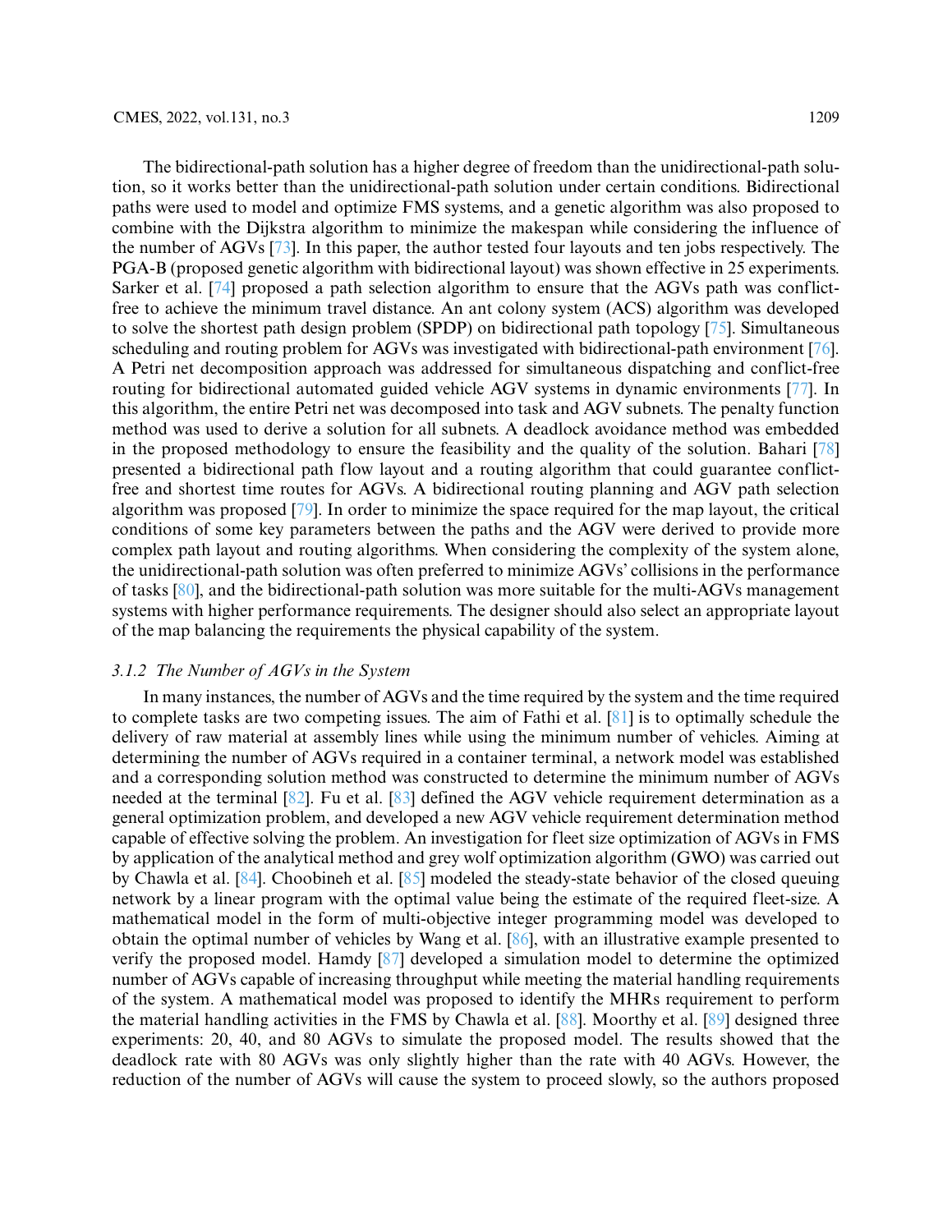that any attempt to reduce the number of AGVs in order to reduce the occurrence of deadlock was not worthwhile based on the proposed models and experiments. In order to minimize the number of AGV, Lyu et al. [\[73\]](#page-26-17) investigated the problem of optimum number of AGV. The problem of the shortest transportation time and the problem of conflict-free routing were solved by using genetic algorithm based on time window combined with Dijkstra algorithm. The article highlighted the importance of selecting an appropriate number of AGVs through experiments. Chawla et al. [\[90\]](#page-27-16) found that AGV speed and AGVs fleet size had a significant role in the increase or decrease of throughput of the FMS. Wu et al. [\[91\]](#page-27-17) discussed the interaction between the number of AGVs and the load capacity of AGVs in the manufacturing system. In practical applications, the number of AGVs in the system should be determined by careful trade-offs between vehicle cost, queuing capacity, and other design factors.

# *3.2 Problem-Oriented*

The essence of the multi-AGVs management problem is the proper allocation of resources. The improper allocation of resources will cause a series of problems such as conflicts and deadlocks in the system. The conflict will occur when the same resource is allocated to two targets at the same time or the system cannot decide which target to allocate the resource. If the conflicts are not discovered or resolved in time, they may cause collisions or congestion among the AGVs, which will reduce system throughput. The appearance of deadlock will lead to a partial stagnation of the system, which may lead to the crashing of the system. Proper handling of idle vehicle positions in the system can reduce the time and distance consumed by the system.

# *3.2.1 Conflicts*

Conflicts arise when resources cannot be allocated reasonably. In a multi-AGVs system, conflicts can be divided into three categories: node conflicts (as shown in [Fig. 7a,](#page-13-0) there are two paths across the point-05), pursuit conflicts (as shown in [Fig. 7b,](#page-13-0) there are two AGVs compete for the point-05) and opposite conflicts (as shown in [Fig. 7c,](#page-13-0) there are two AGVs running opposite each other) [\[8\]](#page-23-5). They are all caused by improper node allocation and route allocation. Generally, there are three ways to solve conflicts: (1) resolving by resetting the path layout more suitable for the system; (2) using sensors that can perceive the environment to identify impending conflicts or collisions, and avoid them through vehicle backtracking or rerouting; (3) developing certain routing strategies to prevent conflicts and deadlocks, such as adjusting the speed when the conflict is about to happen.



<span id="page-13-0"></span>**Figure 7:** Three kinds of conflict issues: (a) node conflicts (there are two paths across the point-05 and compete for this point), (b) pursuit conflicts (the AGV behind wants to compete for the point where the AGV in front is located) and (c) opposite conflicts (two AGVs are going opposite each other on the same road)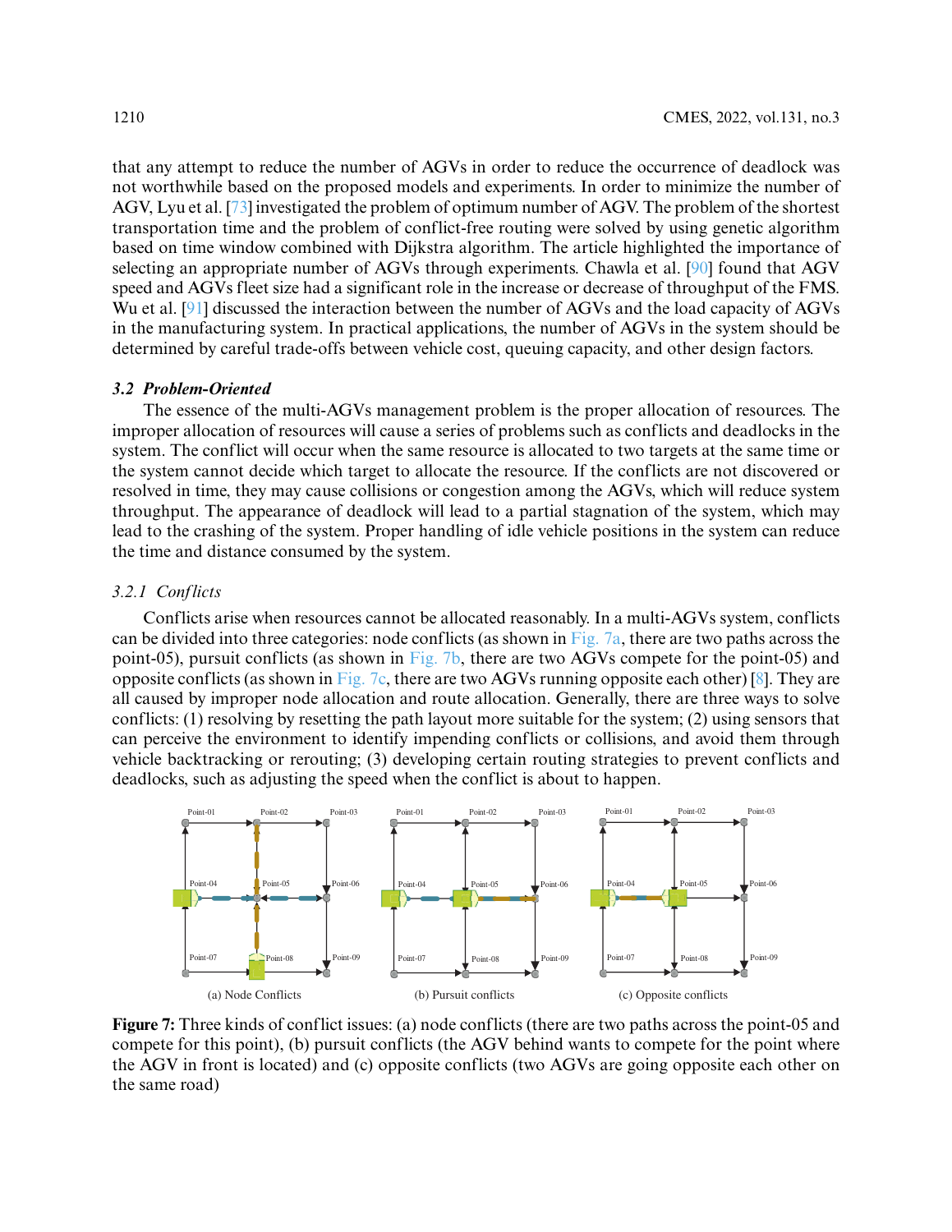Kłosowski et al. [\[92\]](#page-27-18) proposed a scheme to design the layout of the map to solve the conflict issue by dividing the workspace into zones and switching stations. The authors assigned an AGV to each zone and used the switching stations to exchange goods for conflict avoidance (as shown in [Fig. 8a,](#page-15-0) there are four zones and one switching station). Zhang et al. [\[93\]](#page-28-0) took a similar approach to that of Kłosowski et al. [\[92\]](#page-27-18), by dividing the warehouse environment into five zones, and then performed route planning. The FMS was split into six flexible manufacturing cells and served by six MHRs deployed in each partitioned area for efficient material handling operations [\[94\]](#page-28-1). This solution is not recommended when there are many charges that must be exchanged frequently between different zones as it will greatly increase the probability of conflict. Xu [\[8\]](#page-23-5) devised a two-step method, and in the offline step, a high degree of genetic algorithm was used to make the plans in the static environment. The authors used the rate adjustment method and the reroute method to solve the conflicts in the online stage. For the two AGVs where the node conflict occurred, the one with high priority can go first, and the others will be parked or decelerated. Pursuit conflicts can be resolved by improving the speed of the former AGV or reducing the speed of the latter AGV. For the opposite conflicting, rerouting planning and windows backwards can be used to solve (as shown in [Fig. 8b\)](#page-15-0). A dynamic adjustment method based on conflict probability for AGVs was designed by Li et al. [\[95\]](#page-28-2) focusing on the Pursuit conflicts. To solve the conflict and deadlock problem, a solution based on two AGVs exchanging loads and numbers was proposed (as shown in [Fig. 8c\)](#page-15-0) [\[62\]](#page-26-6). With the special structure of the AGV, the conflict problem can be solved when two AGVs meet. Li et al. [\[96\]](#page-28-3) developed a conflictfree AGV model considering wait times and proposed a guided ant colony optimization (GACO) algorithm to resolve it. Moreover, the efficacy of the model and the solution method was verified through simulation. Draganjac et al. [\[97\]](#page-28-4) used a decentralized control algorithm to propose a prioritybased vehicle conflict resolution solution (as shown in [Fig. 8d\)](#page-15-0). There is a negotiation process aiming to agree upon the execution of a set of coordinated removal and passing actions which intended to free the path for the blocked vehicle and ensured its safe motion toward the allocated private zone. The process was initiated by the removal requested message sent by the blocked vehicle to all AGV blocks along their paths. To achieve conflict-free AGV path planning, a priority-based speed control strategy was used in conjunction with the Dijkstra depth-first search algorithm to solve the model [\[98\]](#page-28-5). The multi-AGVs system was formulated as an integer program, and then, local/random search methods were proposed to solve the conflict-free routing problem [\[99\]](#page-28-6). Wang et al. [\[100\]](#page-28-7) used the concept of abstract time windows (ATWs) to represent the movement of robots. The conditions for detecting conflicts in the ATW representation were introduced along with the necessary operations for resolving conflicts. Guo et al. [\[101\]](#page-28-8) designed an architecture of AGV's system based on Multi-Agent System (MAS) to improve the speed control method and the method of determining AGV priority based on time cost are used as the AGV negotiation strategy. The study showed that the control method based on MAS was more suitable for the conflict-free path planning of more than 30 AGVs. For the system with a clear classification of tasks or AGV, the priority may be used first and the decentralized control method can be used in the system with a relatively simple layout. Whether it is a priority-based conflict resolution solution or a decentralized control method, the problem will not be well resolved when the number of AGVs reaches a certain number.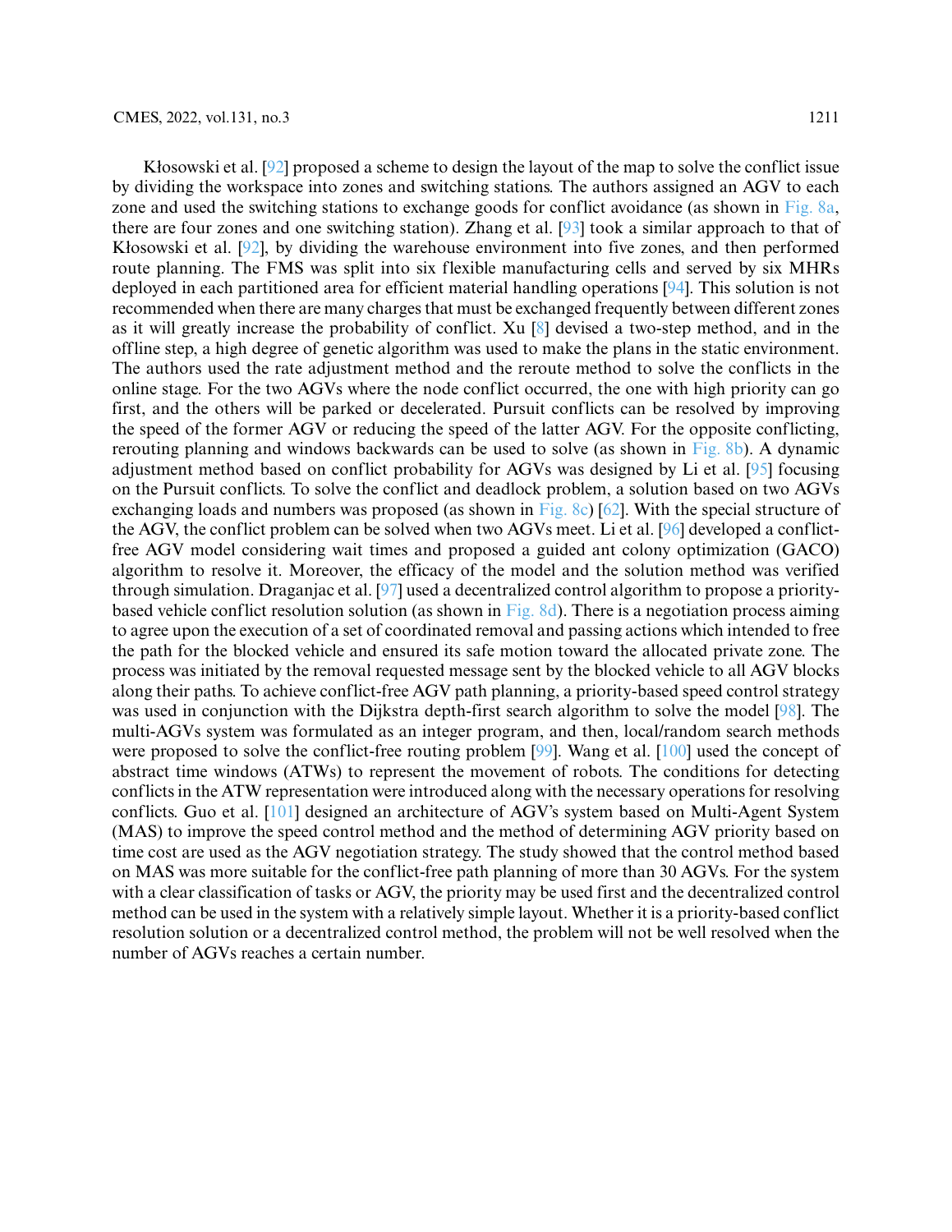

**Figure 8:** Four solutions of conflict problems

# <span id="page-15-0"></span>*3.2.2 Deadlocks*

The deadlock problem is defined as follows: "A situation where one or more concurrent processes in a system are blocked forever because the requests for resources by the processes can never be satisfied" [\[102\]](#page-28-9), as shown in [Fig. 9,](#page-16-0) Each point represents a resource and each color represents a route. The status of the resource is occupied if there is an AGV at this point (point-02) and the resource will be released (point-01) when the AGV leaves. There are four AGVs and their routes form a circular. The scene that each AGV requires resources occupied separately and none of the resources can be released is called blocked, which can lead to deadlock. The deadlock may result in the failure to execute part of the system and will gradually extend to the entire system, eventually leading to a constant state of blockage of the integrated system [\[103\]](#page-28-10). There are three causes of deadlock in the multi-AGVs system: (1) insufficient system resources, (2) improper dispatch sequence and (3) improper resource allocation. Generally speaking, there are three main methods for deadlock problems: deadlock avoidance/prevention, deadlock detection, and deadlock resolution [\[104,](#page-28-11)[105\]](#page-28-12).

The banker's algorithm is a classic algorithm for deadlock prevention. The common path of different vehicles in the route is called the shared path where the deadlock problem may occur. Felko [\[106\]](#page-28-13) used Smith Waterman algorithm to analyze the shared path of different AGVs to determine the path segments where deadlock may occur, and combined the banker algorithm to avoid deadlock. The authors defined a structural precondition for deadlock occurrence: if AGVs allocate resources within the same critical section simultaneously or if one AGV enters a critical section while the other is already within, a deadlock will occur (as showed in [Fig. 10a\)](#page-17-0). Wu et al.  $[107]$  modeled automated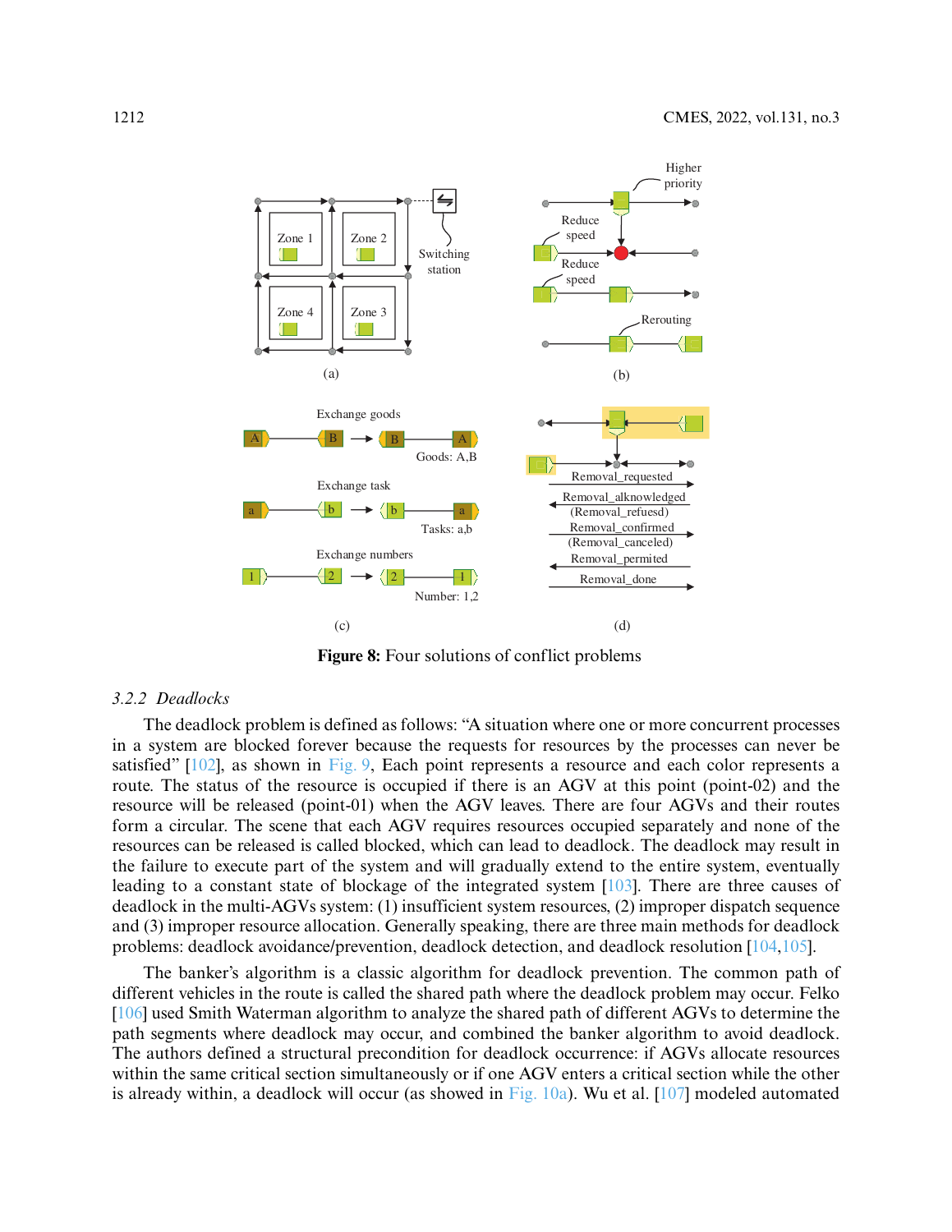manufacturing systems with a resource-oriented Petri net (ROPN) and presented some condition under deadlock avoidance. Zhang et al. [\[108\]](#page-28-15) proposed a revised ISC deadlock prevention policy in the Petri net framework. Fanti et al. [\[109\]](#page-28-16) emphasized the specifications of the deadlock avoidance strategy based on graph theory approaches. Yoo et al. [\[110\]](#page-29-0) proposed a deadlock avoidance method based on the graph-theoretic approach, which was more convenient to modify the model than the petri net method when the environment changed. The paper included two types of routing strategies: the shortest path algorithm and the load-based path algorithm. The author proposed that the shortest path algorithm could provide a shorter path but it may result in a deadlock situation and the loadbased path algorithm provided a relatively long distance which could prevent a deadlock situation (as shown in [Fig. 10b\)](#page-17-0). Moorthy et al. [\[89\]](#page-27-15) developed a deadlock prediction and avoidance method for multiple AGV systems, which included 80 AGVs (as shown in [Fig. 10c\)](#page-17-0). The AGVs will execute the deadlock prediction algorithm if they want to enter the empty node; they will wait until the deadlock to clear once they find an impending deadlock, which is called 'wait and proceed' method. Kim et al. [\[111\]](#page-29-1) proposed a method for reserving grid-blocks in advance to prevent deadlocks which assumed that the traveling area for AGVs was divided into a large number of grid-blocks, and, as a traffic control method, grid-blocks were reserved in advance. AGVs breakdowns may also cause deadlocks in the multi-AGVs system. To avoid vehicle collisions and deadlocks with the occurrence of vehicle breakdowns, Li et al. [\[112\]](#page-29-2) included one extra vehicle event that allowed each vehicle to probe further ahead while moving on the guide-path and designed an emergency traffic control scheme as supplementary to the normal traffic control rules.



**Figure 9:** An example of the deadlock problem

<span id="page-16-0"></span>Lehmann et al. [\[68\]](#page-26-12) proposed two detection methods of the deadlock problem, namely matrix representation based on the resource allocation system and graph-oriented deadlock detection. The resource allocation system mainly examined the state of the terminal during the simulation phase to trigger the deadlock resolution procedures. The graph-oriented deadlock detection sacrificed some nonessential information and worked better. This paper proposed three different deadlock resolution procedures, namely: Modify Sc Sequence, Advance Order and Reassign Order. The Modify SC Sequence was the easiest to implement since it required the least changes in the schedules of the resources. It was effective when the stacking order of multiple goods and the handling order of multiple AGVs were inappropriate, by adjusting the sequence to reduce wait time of AGVs. The Advance Order was suitable for more complicated situations than the previous one by adjusting the order of the order to solve the deadlock. The Reassign Order could be used when the condition was not solved by the previous strategies, through the use of standby AGVs, reassignment of the order to resolve the deadlock and re-allocation of orders by adding spare vehicles to solve the problem.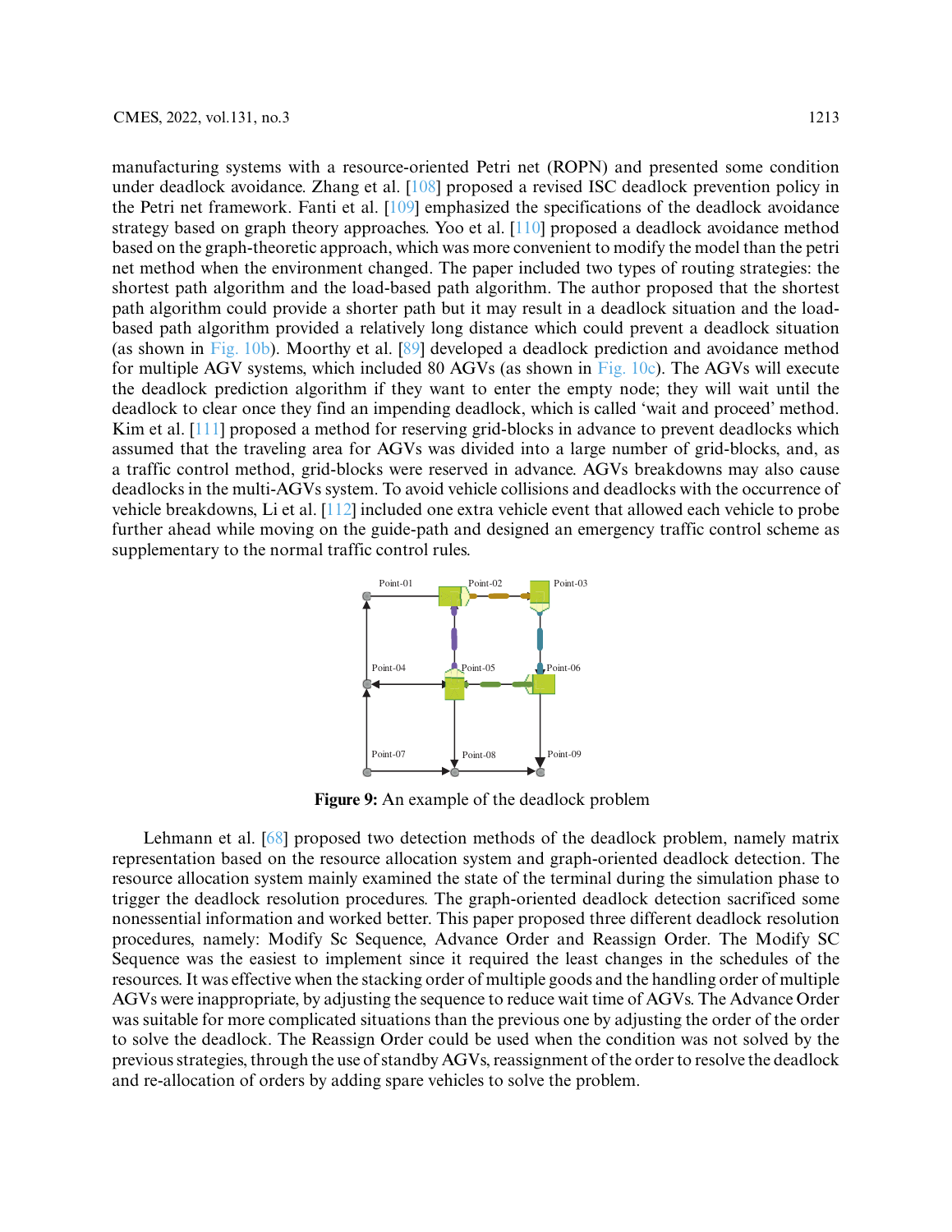A traffic control model based on semaphores was proposed to resolve conflict and deadlock problems in application of multi-AGVs system [\[113\]](#page-29-3). Prototype experiments have been conducted to validate the function and performance of the proposed model. Guo et al. [\[114\]](#page-29-4) proposed a dynamic unlock algorithm for multi-AGV scheduling problem and proved its effectiveness. Han et al. [\[115\]](#page-29-5) adopted the coordinated control method of the distributed mix area control model and the traffic rule method, to reduce the possibility of system deadlock and solve the conflict and deadlock problem of AGV online. In case of occurrence of conflict or deadlock, the adjacent zone controller sends a message to identify the state of the other's path status. After finding a collision-free path, the AGV in the area was scheduled to a new path through the controller of the conflict area, and the AGV could reach the task node through the new path. Although many academics have done extensive research, there is still no universal and effective solution to the deadlock problem in different AGV systems, which explains why the deadlock problem remains.



**Figure 10:** Three kinds of solution of the deadlock

### <span id="page-17-0"></span>*3.2.3 Idle-Vehicle Positioning Problem*

AGVs idling is a discrete process, and each instance of vehicle idling involves a period. Resolving the problem of vehicle idling is helpful for the efficient operation of the entire management system. Currently, there are two main methods to resolve idle-vehicle positioning: one is static and another is dynamic. In static method, a series of fixed parking spots is set, and the vehicles will automatically go to the parking places and wait there when no task to perform. The latter is to plan the route according to the point of the following order that can move the AGV with some specific strategies. The static method can reduce system complexity but will increase the consumption of the system. The dynamic method can improve resource utilization but may increase the complexity of the route strategies and the schedule strategies.

Ventura et al. [\[116\]](#page-29-6) addressed the issue of optimally localization of dwell points for a given number of AGVs in a general guide-path layout. Based on an optimality property, the author proposed new mixed integer linear programming (MILP) formulations and developed a generic genetic algorithm that can be applied to this problem. A dynamic programming algorithm to solve this issue in unidirectional single loop systems was developed to minimize the maximum response time  $[117]$ . This polynomial time algorithm finds optimal dwell points when all requests from a given pick-up station are handled by a single AGV. Hale et al. [\[118\]](#page-29-8) presented a general procedure to determine the optimal dwell point location for an arbitrary service device within a defined region. Two fast and effective heuristics were proposed and tested to dynamically determine the home positions Bruno et al. [\[119\]](#page-29-9). Lee et al. [\[120\]](#page-29-10) considered the optimal number of AGV as well as the optimal number of workstations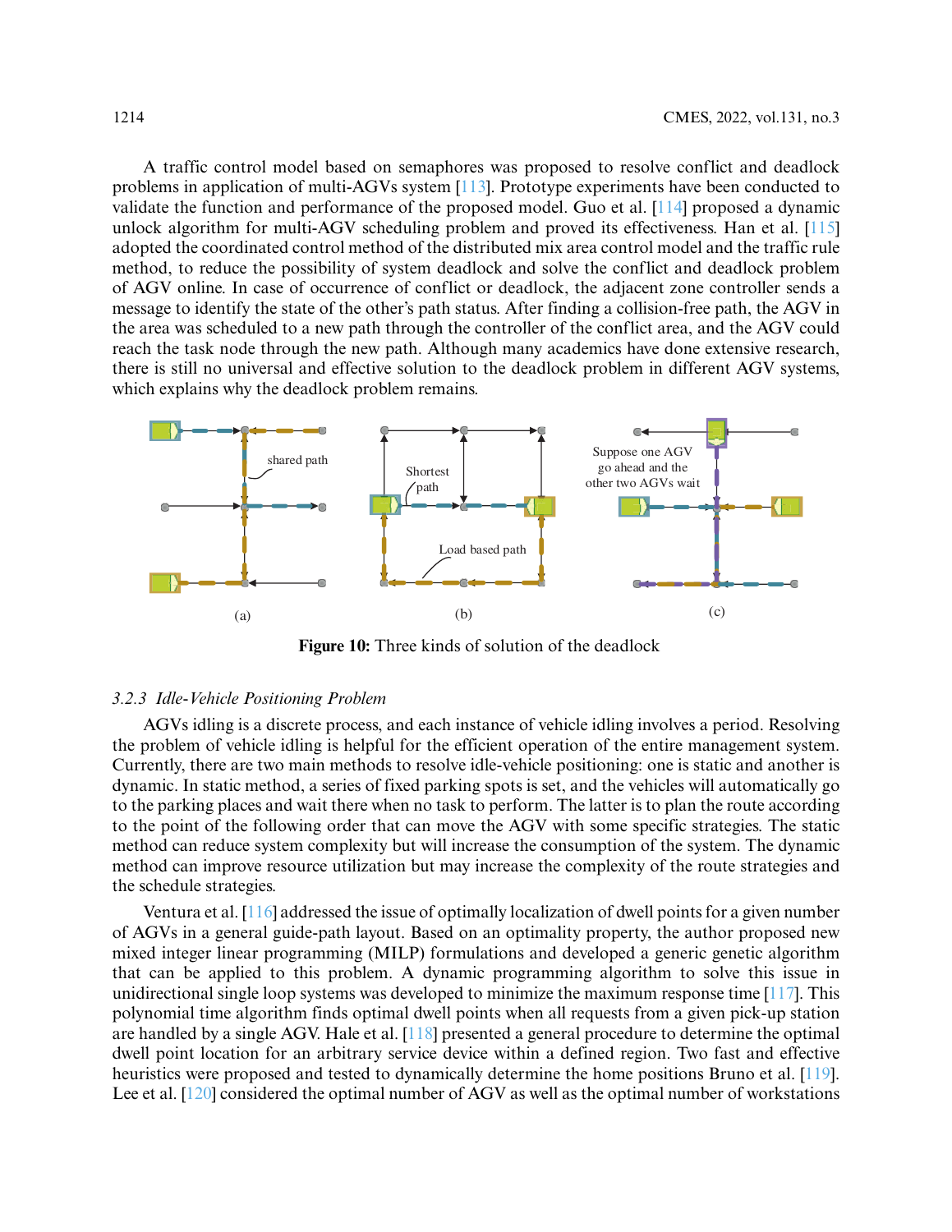for automatic warehouses. Li et al. [\[121\]](#page-29-11) proposed an approach to address the issue of idle AGVs positioning with an artificial neural network. This method was used to forecast the future tasks of the multi-AGVs system and decide whether an AGV should arrive at the start of the next task in advance in combination with the best time to initialize the task. And the result of the simulation showed that it was around 20%∼30% higher than the traditional method. According to the above paper, the problem of idle-vehicle positioning has a significant impact on system efficiency. Deep learning has proven to be very effective in task prediction, and the method combining traditional AGVs algorithms with deep recurrent neural networks is worth pursuing.

The essence of the problem to find the best place to charge the AGVs is like the idle-vehicle positioning problem. Simulation models were developed to investigate how the routing of an AGV towards a battery station could affect the productivity of a manufacturing facility [\[122\]](#page-29-12). An integrated mathematical model of job shop and AGV scheduling with respect to the location of a battery charging storage was proposed [\[123\]](#page-29-13). This method took into consideration the number of AGVs, machines, parts and other problem parameters, and obtained the optimal cost and location of battery charging storage. Baras et al. [\[124\]](#page-29-14) proposed an algorithm that utilized more than one robot simultaneously to allocate tasks and tailor the navigation path of each robot based on its characteristics, such as its speed, type and current location within the warehouse so as to minimize the task delivery timing and find the optimal location for the placement of power stations.

# *3.3 Goal-Oriented*

The resource-oriented and problem-oriented research is for the better performance of the system. The performance of the system generally includes two indicators: time and distance. In the multi-AGVs system, the shortest path in the spatial dimension is generally not the optimal path in time domain, and the minimum time and the shortest distance are a pair of contradictory questions. Many researchers have optimized the distance and time required by the system in accordance with the working environment.

### *3.3.1 The Shortest Travel Distance in System*

The goal of the VRP is the shortest route, the shortest travel distance is also one of the goals of the multi-AGVs management system. Han et al. [\[64\]](#page-26-8) proposed a multi-AGVs path planning method based on an improved genetic algorithm to minimize the total path distance of all AGVs by selecting individuals with big fitness values, and minimize each AGV path distances by the three-exchange heuristic crossover operator method. The simulation results showed that all AGV travel distances and the longest single AGV travel distances were shortened by using the improved genetic algorithm. Hsueh et al. [\[62\]](#page-26-6) proposed a shortest route method using a load-exchangeable AGV (EX-AGV) system that allowed two AGVs to exchange their loads, tasks and even vehicle numbers. The method proposed in this article can also be used to solve conflicts and deadlocks. The disadvantage of this method is that it is based on AGVs with a specific structure. Chawla et al. [\[125\]](#page-29-15) applied clonal selection algorithm (CSA) for the simultaneous scheduling to reduce backtracking and the distance travelled by AGVs in the FMS. Bennewitz et al. [\[126\]](#page-29-16) proposed an approach to perform a randomized search with hillclimbing to find solutions and to minimize the overall path lengths, which have been implemented and tested on the real robots and in extensive simulations. Li et al. [\[127\]](#page-29-17) presented a two-layer path planning method based on speed pre-allocation to produce the shortest travel paths in the offline phase to generate the path library, and select the vehicle's conflict-free path depending on the library in the online phase. The data to be regenerated is a common problem with offline database methods when the system changes.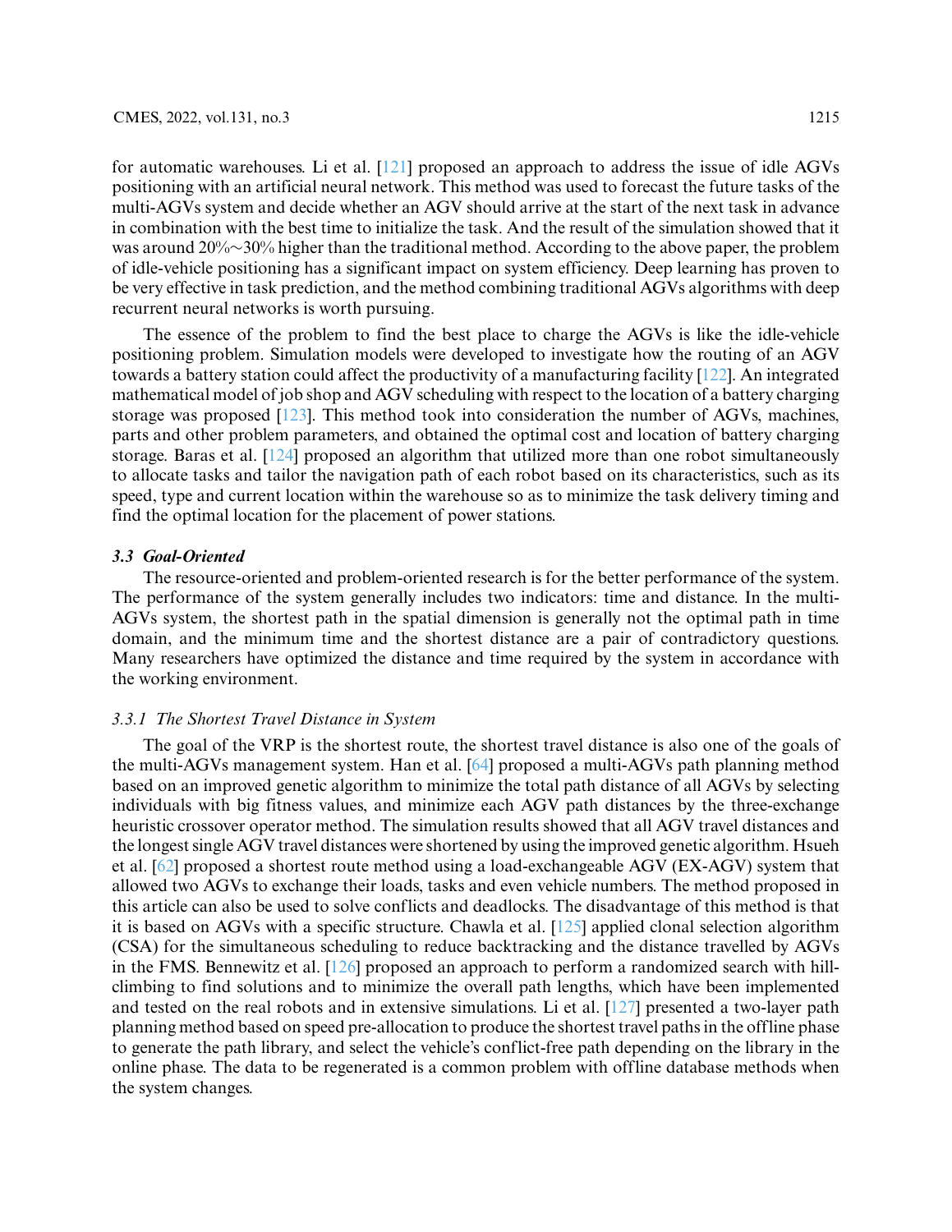# *3.3.2 The Shortest Time to Complete*

Zhang et al. [\[128\]](#page-30-0) proposed a greedy upper bounding and Lagrangian relaxation algorithm to select a route for minimization of the total expected travel time. The authors established a model to consider various workflow interruptions, improve the efficiency of transportation by rerouting traffic when encountering congestion, and prove the effectiveness in reducing the completion time. Investigations were carried out for the multi-objective scheduling of AGVs to minimize the travel time of AGVs in the FMS, which was carried out by the application of nature-inspired grey wolf optimization algorithm (GWO) [\[129\]](#page-30-1). The application of a novel modified memetic particle swarm optimization algorithm (MMPSO) was presented for simultaneous workload balancing and travel time minimization of automatic guided vehicles (AGVs) in the flexible manufacturing system (FMS) [\[130\]](#page-30-2). Xia et al. [\[131\]](#page-30-3) used the same method used to minimize the time for the multi-AGV to complete the transportation. A mathematical optimization program was proposed in order to minimize the total earliness and total tardiness of AGVs in the manufacturing system and the Artificial Immune System (AIS) algorithm was used to obtain the optimal solution [\[132\]](#page-30-4). A method was proposed to estimate the waiting time of each vehicle which resulted from the interferences among AGVs during travelling [\[133\]](#page-30-5). The author used the Q-learning technology and constructed the shortest-time routing matrix for each given position of the quay cranes to estimate the wait time for each vehicle. The method solved the issue of extended completion time caused by interference between vehicles. Zhou et al. [\[134\]](#page-30-6) used an improved anisotropic Q-learning routing algorithm to find the shortest-time routes, and achieve 9.5% improvement in optimization effectiveness compared to the method of Jeon et al. [\[133\]](#page-30-5). Reduction of AGV travel distance and reduction of operating time were modelled together [\[135\]](#page-30-7). The authors also proposed a three-stage decomposition algorithm by combining the benefits of the pre-planning algorithm with the real-time planning algorithm. The algorithm combined the A<sup>∗</sup> algorithm with the time window principle to plan the path of each AGV in chronological order. Finally, the efficiency of this method in trajectory research and time optimization has been demonstrated. The method of bi-objective optimization was also used to express the dispatching and conflict-free path problem for AGVs as a bi-objective optimal firing sequence problem for Petri Net [\[136\]](#page-30-8). In this research, two objective functions were set, one for the deviation of delivery time from an initial position to a destination, and another for the sum of the total traveling time. A different algorithm was proposed to reduce the delivery time to utilize multiple AGV, based on its specifications, i.e., speed, type and current position to tailor the path for each AGV [\[137\]](#page-30-9). In addition to the above, many scholars have researched the relationship of the time spent in the system to other factors. Ventura et al. [\[24\]](#page-24-4) optimized the completion time by improving the parking position of idle AGVs and minimizing the maximum response time. The deep Q-NET method was used to shorten the average time of the task and minimize the completion time [\[41\]](#page-25-3). An effective evolutionary approach was used to minimize completion time and the number of AGVs at the same time [\[22\]](#page-24-2).

# <span id="page-19-0"></span>**4 Summary**

With the usage of AGVs in more and more fields, research on multi-AGVs system is also growing. Different scholars have used different methods for classification and research to make meaningful contributions to the development of multi-AGVs systems. From our literature review, the conclusions can be drawn that the problems of the multi-AGVs management system are intertwined with each other and that the results of each solution have mutual influence, for example, the number of AGVs required and the time required to complete the system are contradictory. The relationship between different parts is shown in [Fig. 9.](#page-16-0) This literature review covers the multi-AGVs management system, including dispatch and routing together, or schedule and route together. In view of the problems in the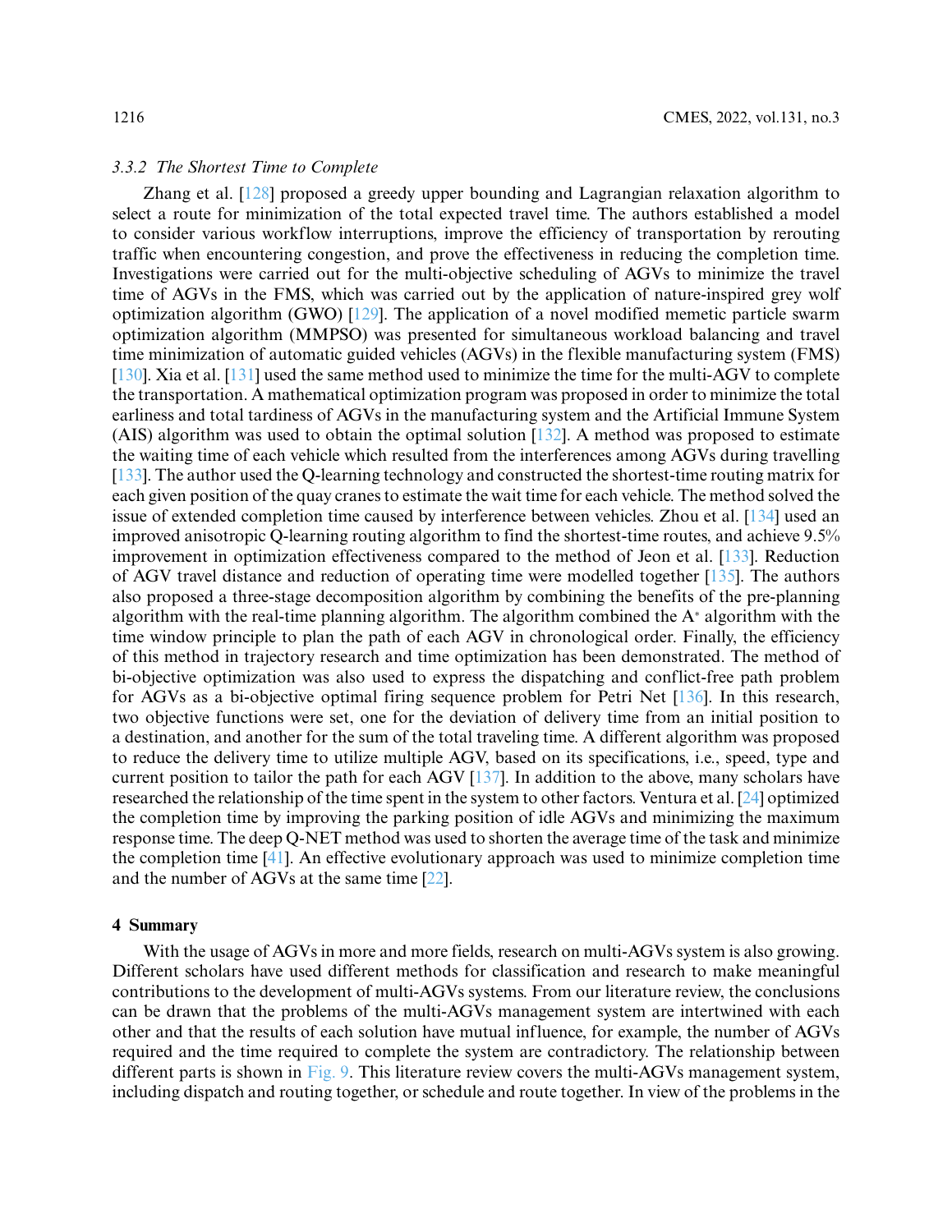management system, the conflict problem and the deadlock problem have been considered by most research, and the optimization of the multi-AGVs management system such as less path consumption and shorter time has also been widely studied. A summary of approaches is presented in [Table 2,](#page-20-0) which combines different modules in different multi-AGVs management systems with different types of problems. The abscissa and ordinate in the table represent different modules of the system and different types of problems in the system. Respectively, the numbers in the table represent the references that contain this module or contain the solutions to the problem. The relationship between the various parts of the multi-AGVs management system is shown in [Fig. 11.](#page-21-1) The multi- $\overrightarrow{AGV}$ s systems are the hub of Enterprise Resource Planning (ERP), Warehouse Management System (WMS), Order Management System (OMS) etc. The classification and solutions of the different system modules may be mapped and different system modules should exchange information. The two-stage thinking was adopted by some scholars in solving problems to weaken the differences between the various aspects of the system and strengthen the connections between the different parts. For the optimization issue in the multi-AGVs management system, certain heuristic rules have been proven to be effective, such as genetic algorithm [\[22](#page-24-2)[,64\]](#page-26-8), randomized search algorithm [\[126\]](#page-29-16), colony algorithm [\[96\]](#page-28-3). For complex multiattribute optimization problems, the size of the weight is sometimes difficult to determine, and the emergent neural network algorithm can be used.

|                       |                                                  | Schedule                                                               | Dispatch                    | Route                                                                                            |
|-----------------------|--------------------------------------------------|------------------------------------------------------------------------|-----------------------------|--------------------------------------------------------------------------------------------------|
| Resource-<br>oriented | The layout design<br>of the map in the<br>system | [12, 14, 89, 94, 106]                                                  | [12, 71, 83, 106]           | [14, 54, 69, 71,<br>74, 79, 80, 106                                                              |
|                       | The number of<br>AGVs in the<br>system           | [14, 26, 42, 59, 73,<br>82,84,85,106                                   | [22, 26, 35, 42, 90]        | [26, 57, 86, 115]                                                                                |
| Problem-oriented      | Conflicts                                        | [8,9,14,30,47,58]<br>59, 62, 72, 96, 100,<br>101,115,138               | [30,68,72,99]               | [3,8,9,26,14,<br>53, 54, 55, 56,<br>$59,62$ ,<br>[72, 73, 74, 78,<br>96,98,101,<br>127, 136, 139 |
|                       | Deadlocks                                        | [9,42,47,106,58]<br>62,72,89,42,102,<br>103, 107, 110, 114,<br>115,140 | [22, 42, 68, 72,<br>103,106 | [9,25,53,62,97]<br>106,111]                                                                      |
|                       | Idle-vehicle<br>positioning<br>problem           | $[14, 24, 116, 121, 141]$ $[4, 40, 121, 124]$                          |                             | [117, 122]                                                                                       |
| Goal-oriented         | The shortest<br>travel distance in<br>system     | $[57,62,125,135,141]$ $[48,126,135,142]$                               |                             | [5, 52, 57, 64, 72,<br>73, 74, 75, 78, 79,<br>98, 112, 126, 133,<br>135                          |
|                       |                                                  |                                                                        |                             | (Continued)                                                                                      |

<span id="page-20-0"></span>

|  |  |  |  |  | Table 2: Multi-AGVs management system classification summary table |
|--|--|--|--|--|--------------------------------------------------------------------|
|--|--|--|--|--|--------------------------------------------------------------------|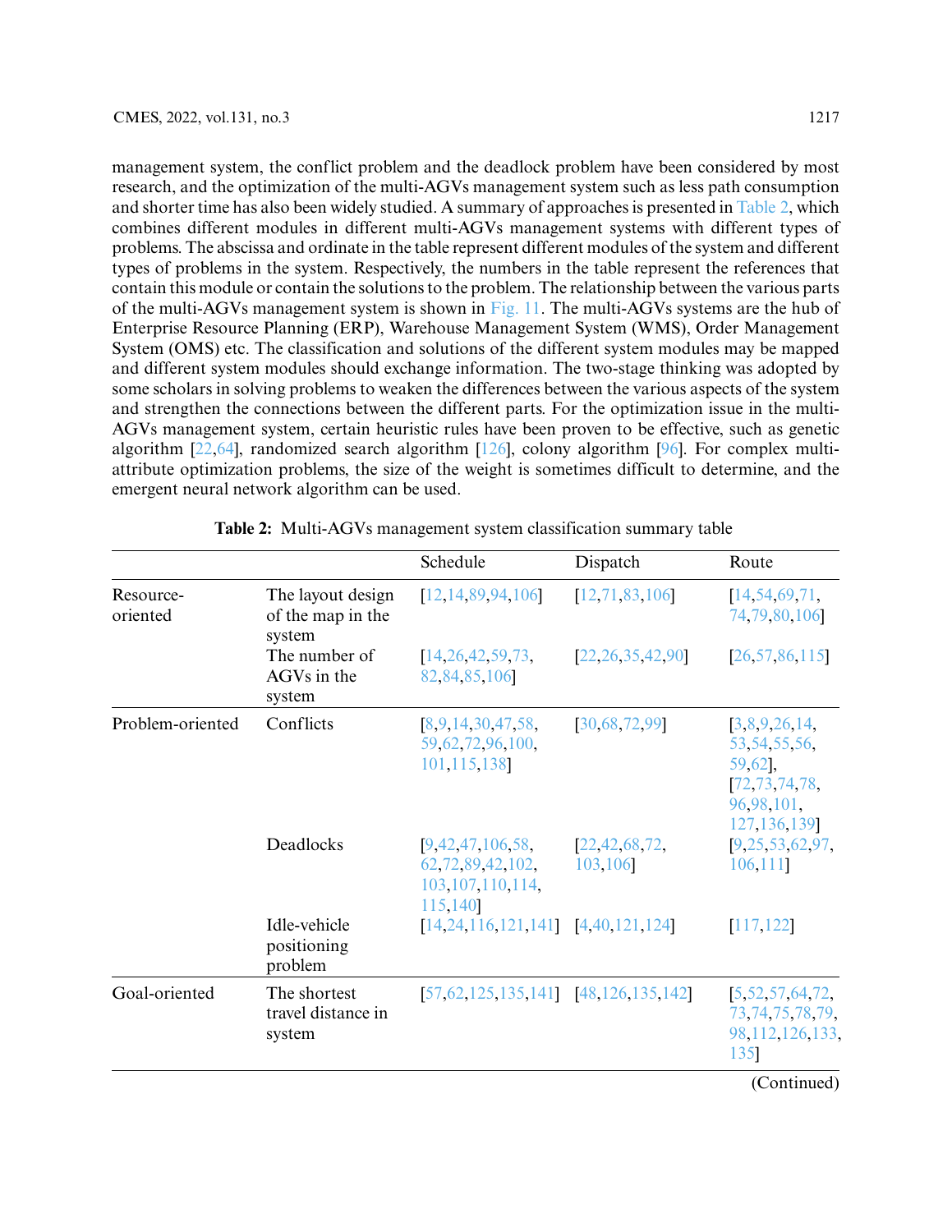<span id="page-21-0"></span>

<span id="page-21-1"></span>**Figure 11:** Multi-AGVs management system framework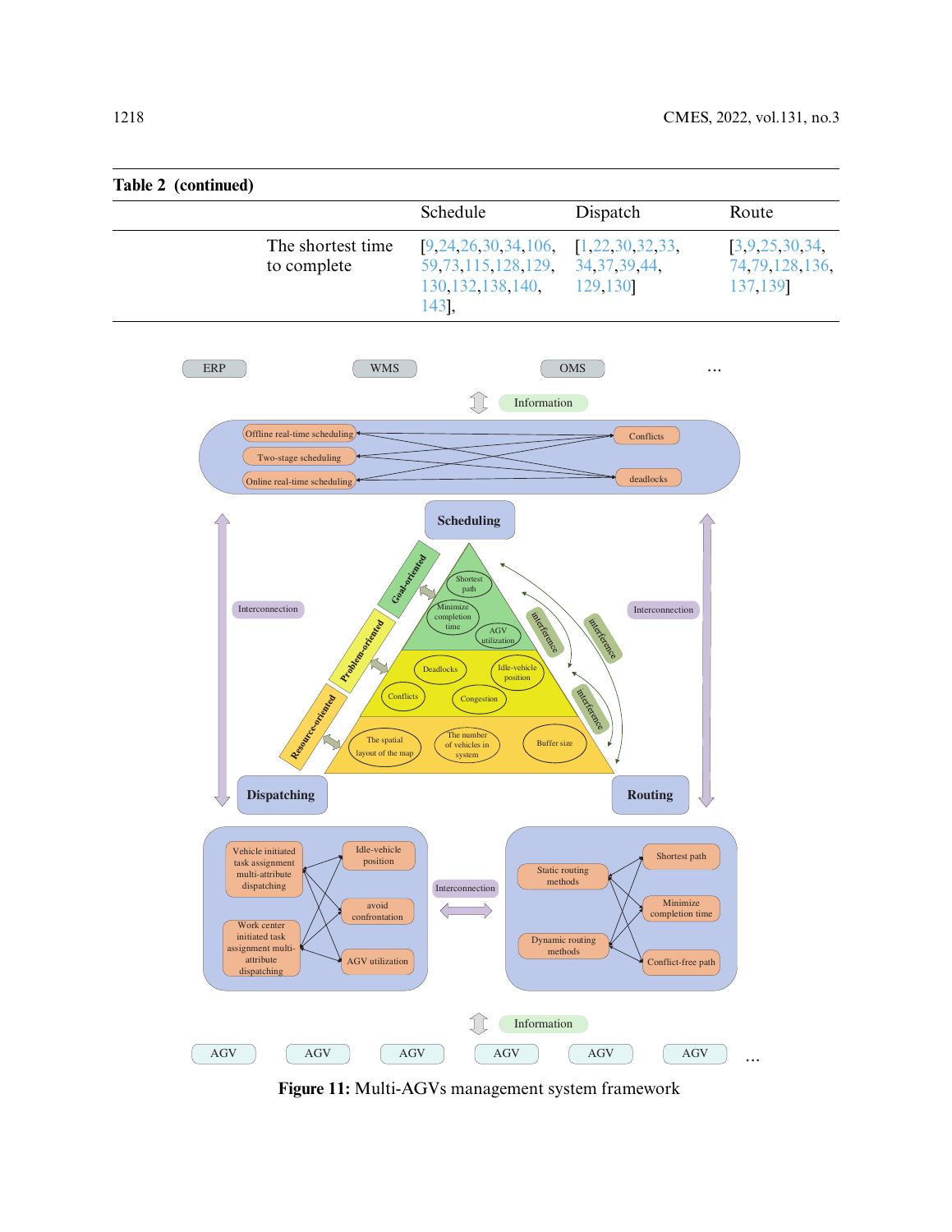# **5 Conclusions and Research Perspectives**

In summary, the classification methods and related issues of multi-AGVs management systems have been detailed. The research on multi-AGVs systems has evolved from the simple unidirectional path and offline management to increasingly complex models. For different problems, traditional methods, intelligent methods, and more mature methods in other areas are used to investigate and resolve the problem in the multi-AGVs management system. On the base of the literature survey, the following conclusions and future research prospective are determined:

1. Most scholars have put forward effective solutions to certain problems of the multi-AGVs system, and their experiments were based on multiple assumptions, some of which cannot be fully satisfied in practice. In the future research, the problem assumptions of research should be more standardized.

2. Some researchers have checked the proposed programming models or solving algorithms by calculation or simulation but have not performed sufficient experiments in a real environment. For future studies, it is recommended to increase the proportion of actual experiments to validate the algorithm results.

3. With the development of the multi-AGVs system, the traditional single-attribute strategies cannot meet the system target well. The strategies which combine two or more strategies can achieve better results, such as the combination of NVF strategy, the Time Priority and the NWF.

4. Most of algorithms and strategies can handle a limited number of AGVs in the system. The decentralized control (system) allows the robots to exchange information on their current states and their intended actions by use of inter-robot communication [\[144\]](#page-30-16). Not only can this distribute the load of the computer but also simplify the algorithm. The decentralized approach can be studied further.

5. The development of many intelligent algorithms provides new ideas for solving the problems in multi-AGVs systems, and among them, the genetic algorithms are widely used, not only in the routing module but also in the scheduling module. The improvement of genetic algorithms or the combination with other algorithms may bring a better result, such as Lin et al., [\[22,](#page-24-2)[64\]](#page-26-8).

6. The multi-AGVs management system is not an independent system. In practical applications, the multi-AGVs system needs to be used in conjunction with other parts, such as WMS. Research into cooperation between multi-AGVs systems and other systems should be carefully examined.

7. The development of the fifth generation communication technology (5G), Artificial Intelligence (AI), Digital Twins and other technologies have provided more possibilities for multi-AGVs system. These new technologies can provide the multi-AGVs system with better real-time performance and new functions, which is a promising direction.

**Funding Statement:** This research was funded by the National Key Research and Development Program of China (No. 2019YFB1310003), by the National Natural Science Foundation of China (Nos. U1913603, 61803251 and 51775322). This research was also funded by the Shanghai Collaborative Innovation Center of Intelligent Manufacturing Robot Technology for Large Components (No. ZXZ20211101).

**Conflicts of Interest:** The authors declare that they have no conflicts of interest to report regarding the present study.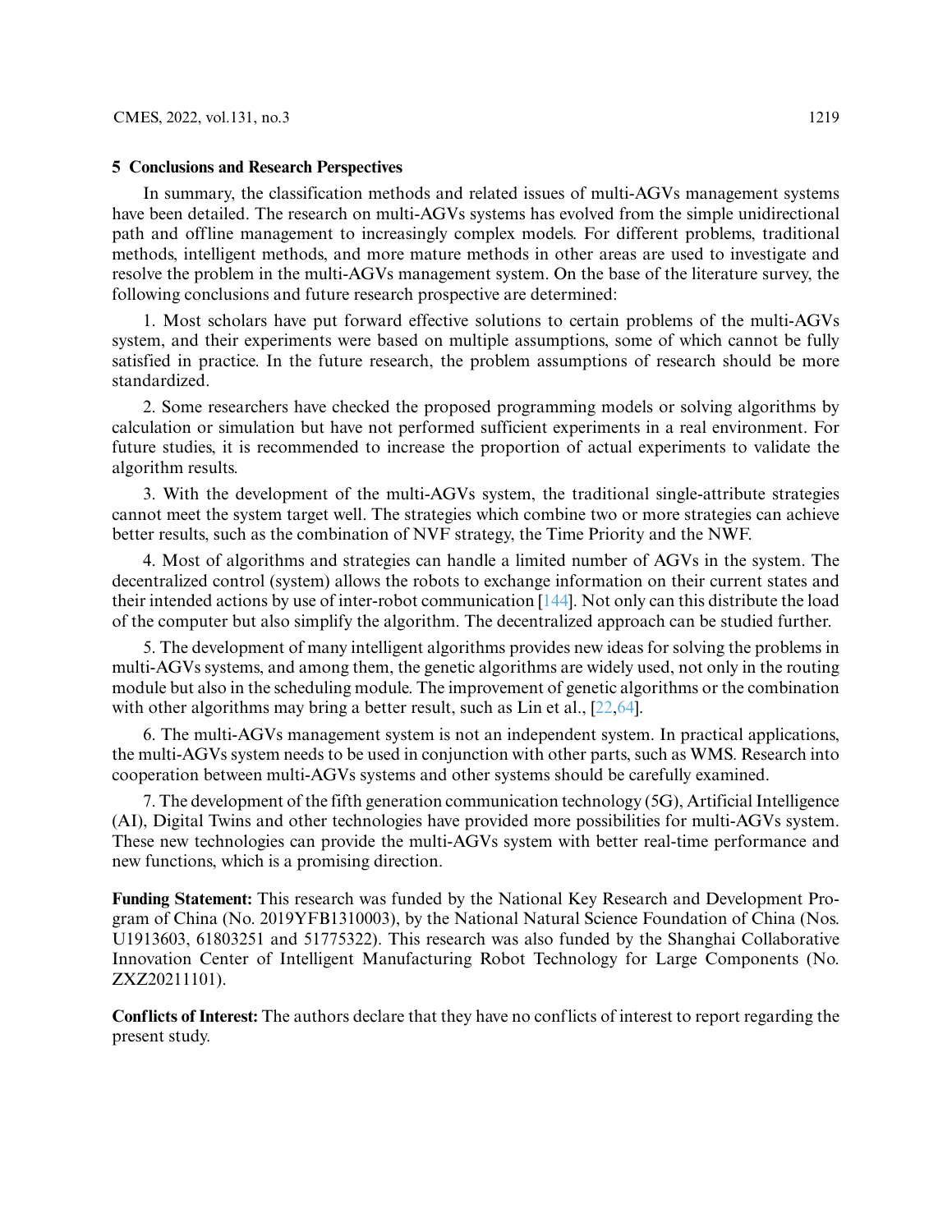# **References**

- <span id="page-23-0"></span>1. Klei, C. M., Kim, J. (1996). AGV dispatching. *International Journal of Production Research, 34(1),* 95–110. DOI [10.1080/00207549608904893.](https://doi.org/10.1080/00207549608904893)
- <span id="page-23-16"></span>2. Co, C. G., Tanchoco, J. M. A. (1991). A review of research on AGVS vehicle management. *Engineering Costs and Production Economics, 21(1),* 35–42. DOI [10.1016/0167-188X\(91\)90016-U.](https://doi.org/10.1016/0167-188X(91)90016-U)
- <span id="page-23-1"></span>3. Umar, U. A., Ariffin, M. K. A., Ismail, N., Tang, S. H. (2015). Hybrid multiobjective genetic algorithms for integrated dynamic scheduling and routing of jobs and automated-guided vehicle (AGV) in flexible manufacturing systems (FMS) environment. *International Journal of Advanced Manufacturing Technology, 81(9–12),* 2123–2141. DOI [10.1007/s00170-015-7329-2.](https://doi.org/10.1007/s00170-015-7329-2)
- <span id="page-23-2"></span>4. Egbelu, P. J., Tanchoco, J. M. A. (2007). Characterization of automatic guided vehicle dispatching rules. *International Journal of Production Research, 22(3),* 359–374. DOI [10.1080/00207548408942459.](https://doi.org/10.1080/00207548408942459)
- <span id="page-23-3"></span>5. Hasan, H. S., Abidin, M. S. Z., Mahmud, M. S. A., Muhamad Said, M. F. (2019). Automated guided vehicle routing: Static, dynamic and free range. *International Journal of Engineering and Advanced Technology, 8(5C),* 1–7. DOI [10.35940/ijeat.E1001.0585C19.](https://doi.org/10.35940/ijeat.E1001.0585C19)
- 6. Pillac, V., Gendreau, M., Gueret, C., Medaglia, A. L. (2013). A review of dynamic vehicle routing problems. *European Journal of Operational Research, 225(1),* 1–11. DOI [10.1016/j.ejor.2012.08.015.](https://doi.org/10.1016/j.ejor.2012.08.015)
- <span id="page-23-4"></span>7. Qiu, L., Hsu, W. J., Huang, S. Y., Wang, H. (2002). Scheduling and routing algorithms for AGVs: A survey. *International Journal of Production Research, 40(3),* 745–760. DOI [10.1080/00207540110091712.](https://doi.org/10.1080/00207540110091712)
- <span id="page-23-5"></span>8. Xu, W. (2017). Path planning for multi-AGV systems based on two-stage scheduling. *International Journal of Performability Engineering, 13,* 1347. DOI [10.23940/ijpe.17.08.p16.13471357.](https://doi.org/10.23940/ijpe.17.08.p16.13471357)
- <span id="page-23-6"></span>9. Zhong, M. S., Yang, Y. S., Dessouky, Y., Postolache, O. (2020). Multi-AGV scheduling for conflict-free path planning in automated container terminals. *Computers & Industrial Engineering, 142(12),* 106371. DOI [10.1016/j.cie.2020.106371.](https://doi.org/10.1016/j.cie.2020.106371)
- <span id="page-23-7"></span>10. Vivaldini, K. C. T., Rocha, L. F., Becker, M., Moreira, A. P. (2015). Comprehensive review of the dispatching, scheduling and routing of AGVs. *Proceedings of the 11th Portuguese Conference on Automatic Control,* vol. 10*,* pp. 505–514. Portugal. DOI [10.1007/978-3-319-10380-8\\_48.](https://doi.org/10.1007/978-3-319-10380-8_48)
- <span id="page-23-8"></span>11. Jahagirdar, E., Harish (2021). Flexible manufacturing technology: A review of facility design and the scheduling. *International Journal of Advance Research, Ideas and Innovations in Technology, 7(4),* 1610– 1615.
- <span id="page-23-9"></span>12. Angra, S., Chanda, A. K., Chawla, V. K. (2018). Comparison and evaluation of job selection dispatching rules for integrated scheduling of multi-load automatic guided vehicles serving in variable sized flexible manufacturing system layouts: A simulation study. *Management Science Letters, 8,* 187–200. DOI [10.5267/j.msl.2018.3.002.](https://doi.org/10.5267/j.msl.2018.3.002)
- <span id="page-23-10"></span>13. Fragapane, G., de Koster, R., Sgarbossa, F., Strandhagen, J. O. (2021). Planning and control of autonomous mobile robots for intralogistics: Literature review and research agenda. *European Journal of Operational Research, 294,* 405–426. DOI [10.1016/j.ejor.2021.01.019.](https://doi.org/10.1016/j.ejor.2021.01.019)
- <span id="page-23-11"></span>14. Chawla, V. K., Chanda, A. K., Angra, S. (2019). Automatic guided vehicle systems in flexible manufacturing system–A review. *International Journal of Industrial Engineering-Theory Applications and Practice, 26,* 737–765. DOI [10.23055/ijietap.2019.26.5.3746.](https://doi.org/10.23055/ijietap.2019.26.5.3746)
- <span id="page-23-12"></span>15. Vis, I. F. A. (2006). Survey of research in the design and control of automated guided vehicle systems. *European Journal of Operational Research, 170,* 677–709. DOI [10.1016/j.ejor.2004.09.020.](https://doi.org/10.1016/j.ejor.2004.09.020)
- <span id="page-23-13"></span>16. Torres, I. R., Dessens, L. F. R., Flores, J. L. M., Benítez, E. O. (2015). Review of comprehensive approaches in optimizing AGV systems. In: *Operational excellence in logistics and supply chains: Optimization methods, data-driven approaches and security insights*, pp. 203–232. Germany.
- <span id="page-23-14"></span>17. Fu, J. L., Zhang, H. Z., Zhang, J., Jiang, L. K. (2020). Review on AGV scheduling optimization. *Journal of System Simulation, 32,* 1664–1675. DOI [10.16182/j.issn1004731x.joss.19-0042.](https://doi.org/10.16182/j.issn1004731x.joss.19-0042)
- <span id="page-23-15"></span>18. Le-Anh, T., de Koster, M. B. M. (2006). A review of design and control of automated guided vehicle systems. *European Journal of Operational Research, 171(1),* 1–23. DOI [10.1016/j.ejor.2005.01.036.](https://doi.org/10.1016/j.ejor.2005.01.036)
- 19. Mor, A., Speranza, M. G. (2020). Vehicle routing problems over time: A survey. *4OR–A Quarterly Journal of Operations Research, 18(2),* 129–149. DOI [10.1007/s10288-020-00433-2.](https://doi.org/10.1007/s10288-020-00433-2)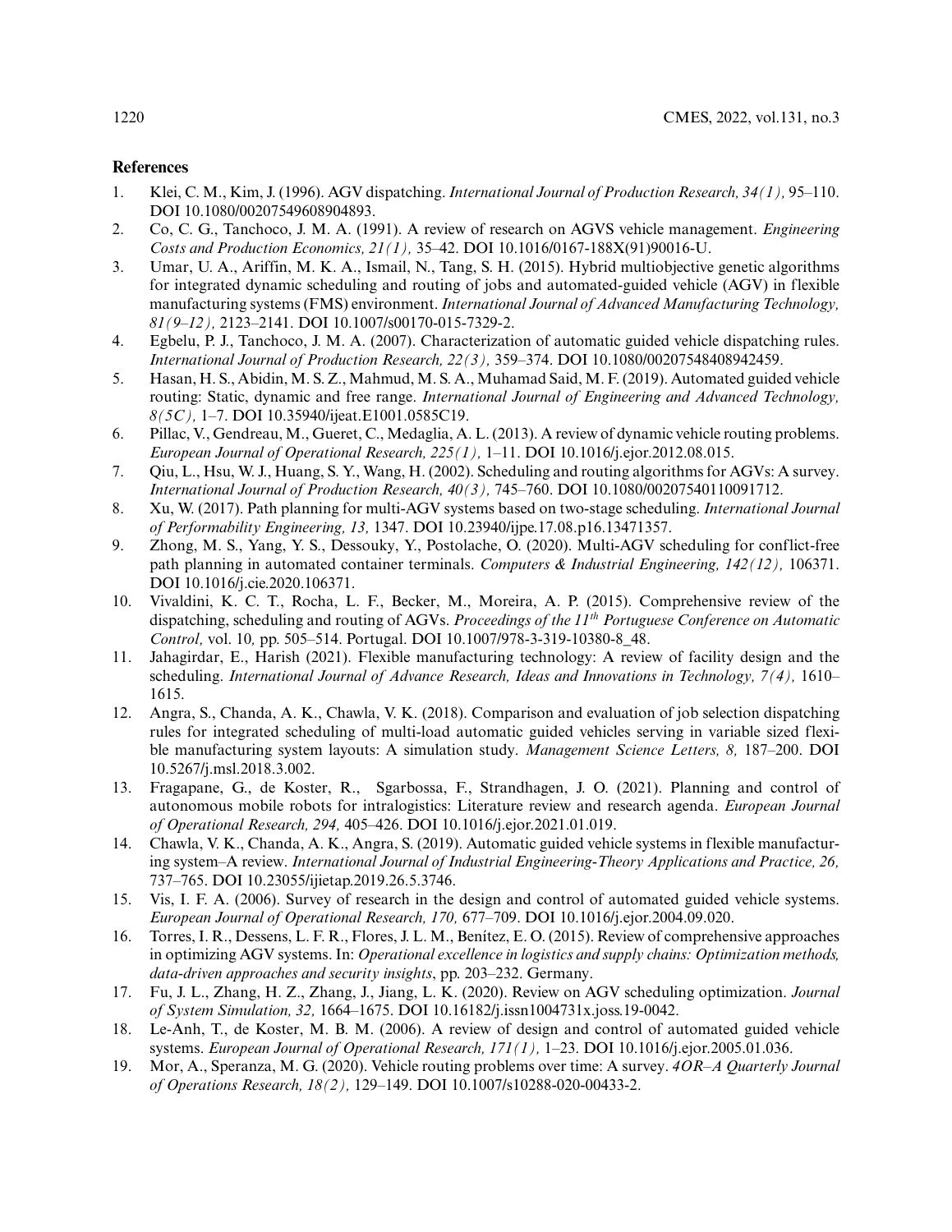- <span id="page-24-0"></span>20. Mehrabian, A., Tavakkoli-Moghaddam, R., Khalili-Damaghani, K. (2017). Multi-objective routing and scheduling in flexible manufacturing systems under uncertainty. *Iranian Journal of Fuzzy Systems, 13,* 45– 77. DOI [10.22111/IJFS.2017.3133.](https://doi.org/10.22111/IJFS.2017.3133)
- <span id="page-24-1"></span>21. Fazlollahtabar, H., Saidi-Mehrabad, M. (2015). Methodologies to optimize automated guided vehicle scheduling and routing problems: A review study. *Journal of Intelligent & Robotic Systems, 77(3–4),* 525– 545. DOI [10.1007/s10846-013-0003-8.](https://doi.org/10.1007/s10846-013-0003-8)
- <span id="page-24-2"></span>22. Lin, L., Shinn, S. W., Gen, M., Hwang, H. (2006). Network model and effective evolutionary approach for AGV dispatching in manufacturing system. *Journal of Intelligent Manufacturing, 17(4),* 465–477. DOI [10.1007/s10845-005-0019-4.](https://doi.org/10.1007/s10845-005-0019-4)
- <span id="page-24-3"></span>23. Nanvala, H. B. (2011). Dispatching AGVs to work centers for transport of a part in online FMS scheduling. *International Journal of Engineering Science Technology, 3*.
- <span id="page-24-4"></span>24. Ventura, J. A., Lee, C. (2003). Optimally locating multiple dwell points in a single loop guide path system. *IIE Transactions, 35(8),* 727–737. DOI [10.1080/07408170304346.](https://doi.org/10.1080/07408170304346)
- <span id="page-24-5"></span>25. Wu, N. Q., Zhou, M. (2007). Shortest routing of bidirectional automated guided vehicles avoiding deadlock and blocking. *IEEE/ASME Transactions on Mechatronics, 12(1),* 63–72. DOI [10.1109/TMECH.2006.886255.](https://doi.org/10.1109/TMECH.2006.886255)
- <span id="page-24-6"></span>26. Vivaldini, K., Rocha, L. F., Martarelli, N. J., Becker, M., Moreira, A. P. (2015). Integrated tasks assignment and routing for the estimation of the optimal number of AGVS. *International Journal of Advanced Manufacturing Technology, 82(1–4),* 719–736. DOI [10.1007/s00170-015-7343-4.](https://doi.org/10.1007/s00170-015-7343-4)
- <span id="page-24-7"></span>27. Nguyen, D. H., Nguyen, H., Renault, E. (2017). Performance evaluation of E-MQS scheduler with Mobility in LTE heterogeneous network. *2017 IEEE International Conference on Communications (ICC)*, pp. 1–6. France.
- <span id="page-24-8"></span>28. Wu, T. L. (2020). Conditional waiting time distributions of runs and patterns and their applications. *Annals of the Institute of Statistical Mathematics, 72(2),* 531–543. DOI [10.1007/s10463-018-0696-3.](https://doi.org/10.1007/s10463-018-0696-3)
- <span id="page-24-9"></span>29. Zavadskas, E. K., Nunic, Z., Stjepanovic, Z., Prentkovskis, O. (2018). A novel rough range of value method (R-ROV) for selecting automatically guided vehicles (AGVs). *Studies in Informatics and Control, 27(4),* 385–394. DOI [10.24846/v27i4y201802.](https://doi.org/10.24846/v27i4y201802)
- <span id="page-24-10"></span>30. Taghaboni, F., Tanchoco, J. M. A. (2007). A LISP-based controller for free-ranging automated guided vehicle systems. *International Journal of Production Research, 26(2),* 173–188. DOI [10.1080/00207548808947852.](https://doi.org/10.1080/00207548808947852)
- <span id="page-24-11"></span>31. Prasad, R. K., Jaya, T. (2019). Optimal network selection in cognitive radio network using simple additive weighting method with multiple parameters. *2019 International Conference on Smart Systems and Inventive Technology (ICSSIT)*, India.
- <span id="page-24-12"></span>32. Nguyen, M. S., Lee, K. J., Hong, J. (2018). Dispatching of multiple autonomous intelligent vehicles considering stochastic travel times by genetic algorithm. *2018 15th International Conference on Control, Automation, Robotics and Vision (ICARCV)*, pp. 454–459. Singapore.
- <span id="page-24-13"></span>33. Hu, H., Jia, X. L., He, Q. X., Fu, S. F., Liu, K. (2020). Deep reinforcement learning based AGVs real-time scheduling with mixed rule for flexible shop floor in Industry 4.0. *Computers & Industrial Engineering, 149(2),* 106749. DOI [10.1016/j.cie.2020.106749.](https://doi.org/10.1016/j.cie.2020.106749)
- <span id="page-24-14"></span>34. Heger, J., Voss, T. (2019). Dynamic priority based dispatching of AGVs in flexible job shops. *12th Cirp Conference on Intelligent Computation in Manufacturing Engineering, 79(1),* 445–449. DOI [10.1016/j.procir.2019.02.119.](https://doi.org/10.1016/j.procir.2019.02.119)
- <span id="page-24-15"></span>35. Johnson, M. E. (2001). Modelling empty vehicle traffic in AGVS design.*International Journal of Production Research, 39(12),* 2615–2633. DOI [10.1080/00207540110048990.](https://doi.org/10.1080/00207540110048990)
- <span id="page-24-16"></span>36. Yin, J., Ma, Y., Hu, Y., Han, K., Yin, S. et al. (2021). Delay, Throughput and emission tradeoffs in airport runway scheduling with uncertainty considerations. *International Journal of Production Research, 21(1),* 85–122. DOI [10.1007/s11067-020-09508-3.](https://doi.org/10.1007/s11067-020-09508-3)
- <span id="page-24-17"></span>37. de Koster, R. M. B. M., Le-Anh, T., van der Meer, J. R. (2004). Testing and classifying vehicle dispatching rules in three real-world settings. *Journal of Operations Management, 22(4),* 369–386. DOI [10.1016/j.jom.2004.05.006.](https://doi.org/10.1016/j.jom.2004.05.006)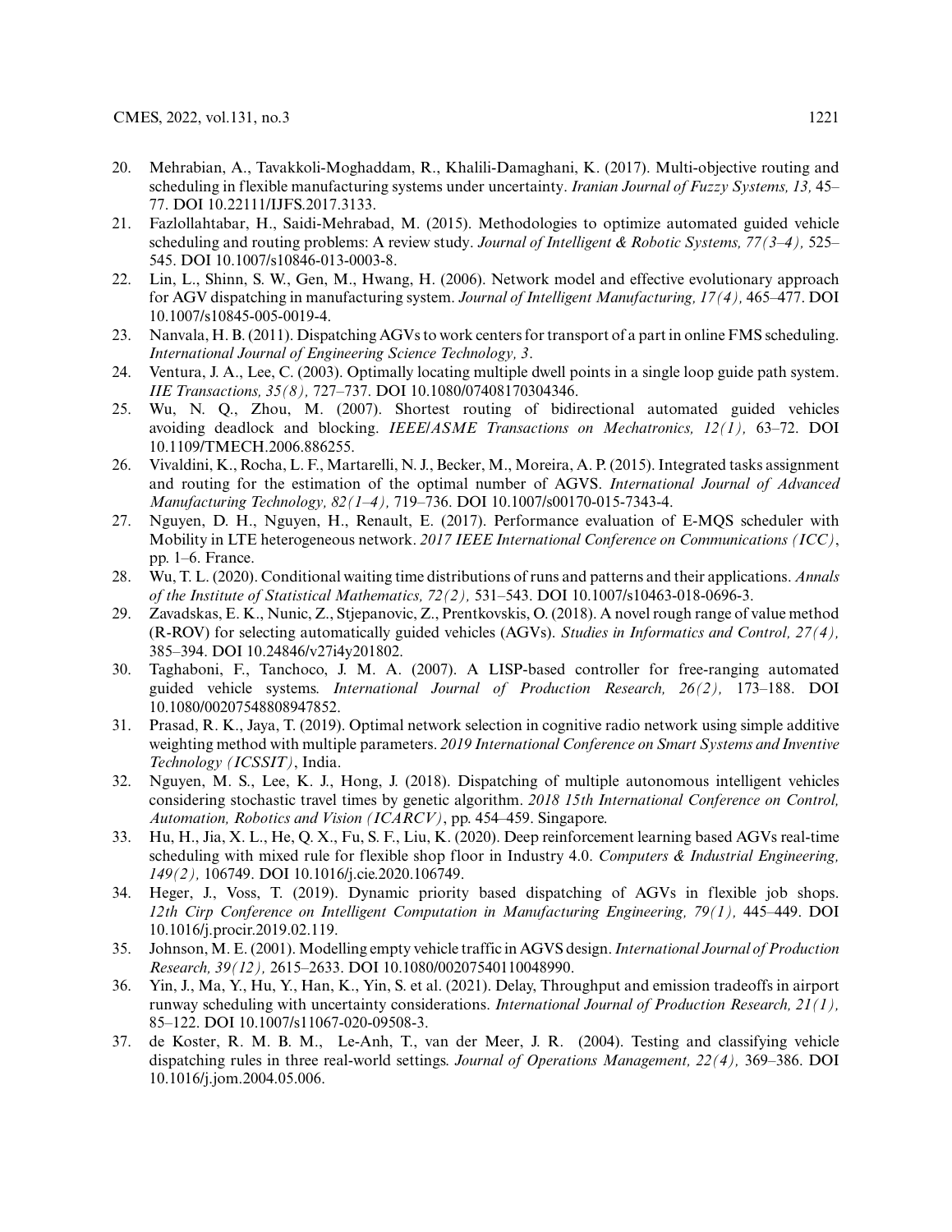- <span id="page-25-0"></span>38. Li, M. (2017). Design and analysis of multiple-load automated guided vehicle dispatching algorithms. *Winter Simulation Conference*, pp. 3311–3322. USA.
- <span id="page-25-1"></span>39. Jeong, B. H., Randhawa, S. U. (2001). A multi-attribute dispatching rule for automated guided vehicle systems. *International Journal of Production Research, 39(13),* 2817–2832. DOI [10.1080/00207540110051860.](https://doi.org/10.1080/00207540110051860)
- <span id="page-25-2"></span>40. Ho, Y. C., Liu, H. C., Yih, Y. (2012). A multiple-attribute method for concurrently solving the pickupdispatching problem and the load-selection problem of multiple-load AGVs. *Journal of Manufacturing Systems, 31(3),* 288–300. DOI [10.1016/j.jmsy.2012.03.002.](https://doi.org/10.1016/j.jmsy.2012.03.002)
- <span id="page-25-3"></span>41. Li, M. P., Sankaran, P., Kuhl, M. E., Ptucha, R., Ganguly, A. et al. (2019). Task selection by autonomous mobile robots in a warehouse using deep reinforcement learning. *2019 Winter Simulation Conference (WSC),* pp. 680–689. USA. DOI [10.1109/WSC40007.2019.9004792.](https://doi.org/10.1109/WSC40007.2019.9004792)
- <span id="page-25-4"></span>42. Liu, F. H., Hung, P. C. (2002). Control strategy for dispatching multi-load automated guided vehicles in a deadlock-free environment. *Journal of Mathematical Modelling and Algorithms, 1(2),* 117–134. DOI [10.1023/A:1016564209985.](https://doi.org/10.1023/A:1016564209985)
- <span id="page-25-5"></span>43. Li, X., Zhang, C., Yang, W., Qi, M. (2018). Multi-AGVs conflict-free routing and dynamic dispatching strategies for automated warehouses. *International Conference on Mobile and Wireless Technology*, pp. 277–286. Singapore.
- <span id="page-25-6"></span>44. Bilge, U., Esenduran, G., Varol, N., Ozturk, Z., Aydin, B. et al. (2006). Multi-attribute responsive dispatching strategies for automated guided vehicles. *International Journal of Production Economics, 100(1),* 65–75. DOI [10.1016/j.ijpe.2004.10.004.](https://doi.org/10.1016/j.ijpe.2004.10.004)
- <span id="page-25-7"></span>45. Guan, X. P., Dai, X. Z. (2009). Deadlock-free multi-attribute dispatching method for AGV systems. *International Journal of Advanced Manufacturing Technology, 45(5–6),* 603–615. DOI [10.1007/s00170-009-1996-9.](https://doi.org/10.1007/s00170-009-1996-9)
- <span id="page-25-8"></span>46. Guan, X. P., Dai, X. Z. (2008). Multi-attribute dispatching method with dynamically adjustable weights for multirobot transportation systems. *2008 International Conference on Information and Automation, 1–4,* 1368–1373. DOI [10.1109/Icinfa.2008.4608215.](https://doi.org/10.1109/Icinfa.2008.4608215)
- <span id="page-25-9"></span>47. Li, S. N., Xing, K. X., Lin, Y. G., Zhang, G. J. (2019). Research on multi-AGV scheduling method of logistics warehouse based on petri net. *High Technology, 29,* 494–502. DOI [10.3772/j.issn.1002-0470.2019.05.011.](https://doi.org/10.3772/j.issn.1002-0470.2019.05.011)
- <span id="page-25-10"></span>48. Wu, G., Sun, X. (2020). AGV task distribution study. *Journal of Physics: Conference Series, 1486(7),* 072016. DOI [10.1088/1742-6596/1486/7/072016.](https://doi.org/10.1088/1742-6596/1486/7/072016)
- <span id="page-25-11"></span>49. Dijkstra, E. W. (1959). A note on two problems in connexion with graphs. *Numerische Mathematik, 1(1),* 269–271. DOI [10.1007/BF01386390.](https://doi.org/10.1007/BF01386390)
- <span id="page-25-12"></span>50. Hart, P. E., Nilsson, N. J., Raphael, B. (1968). A formal basis for the heuristic determination of minimum cost paths. *IEEE Transactions on Systems Science and Cybernetics, 4(2),* 100–107. DOI [10.1109/TSSC.1968.300136.](https://doi.org/10.1109/TSSC.1968.300136)
- <span id="page-25-13"></span>51. Goldberg, D. E. G. A. J. H. (1988). Genetic algorithms and machine learning. *Machine Learning, 3,* 95–99. DOI [10.1007/BF00113892.](https://doi.org/10.1007/BF00113892)
- <span id="page-25-14"></span>52. Li, C., Cao, C., Gao, Y. (2018). Path planning for multiple AGV systems using genetic algorithm in warehouse. *2018 3rd International Conference on Communications, Information Management and Network Security (CIMNS 2018)*. China.
- <span id="page-25-15"></span>53. Klimm, M., Gawrilow, E., Möhring, R. H., Stenzel, B. (2008). Conflict-free vehicle routing: Load balancing and deadlock prevention. *Euro Journal on Transportation & Logistics, 1(1–2),* 87–111. DOI [10.1007/s13676-012-0008-7.](https://doi.org/10.1007/s13676-012-0008-7)
- <span id="page-25-16"></span>54. Maza, S., Castagna, P. (2005). A performance-based structural policy for conflict-free routing of bi-directional automated guided vehicles. *Computers in Industry, 56(7),* 719–733. DOI [10.1016/j.compind.2005.03.003.](https://doi.org/10.1016/j.compind.2005.03.003)
- <span id="page-25-17"></span>55. Zheng, Z., Guo, Q., Yuan, P. (2017). Conflict-free route planning of automated guided vehicles based on conflict classification. *2017 IEEE International Conference on Systems, Man and Cybernetics (SMC)*, pp. 1459–1464. Canada.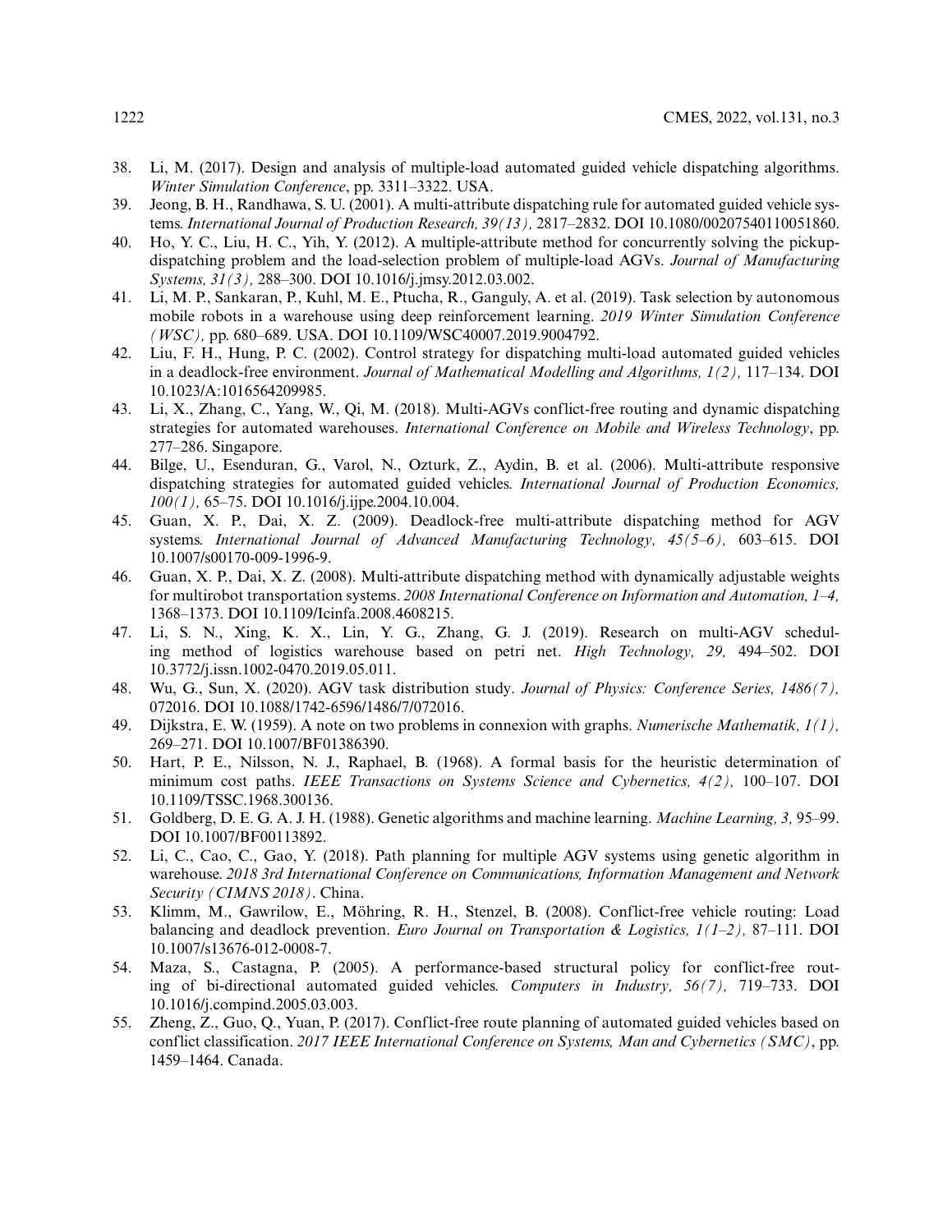- <span id="page-26-0"></span>56. Yuan, R., Dong, T., Li, J. (2016). Research on the collision-free path planning of multi-AGVs system based on improved A∗ algorithm. *American Journal of Operations Research, 6(6),* 442–449. DOI [10.4236/ajor.2016.66041.](https://doi.org/10.4236/ajor.2016.66041)
- <span id="page-26-1"></span>57. Smolic-Rocak, N., Bogdan, S., Kovacic, Z., Petrovic, T. (2010). Time windows based dynamic routing in multi-AGV systems. *IEEE Transactions on Automation Science and Engineering, 7(1),* 151–155. DOI [10.1109/TASE.2009.2016350.](https://doi.org/10.1109/TASE.2009.2016350)
- <span id="page-26-2"></span>58. Yan, J. H., Zhang, M. Y., Fu, Z. M. (2019). Scheduling optimization for multi-AGVs in intelligent assembly workshop. *Proceeding of the 24th International Conference on Industrial Engineering and Engineering Management,* pp. 110–119. Thailand. DOI [10.1007/978-981-13-3402-3\\_13.](https://doi.org/10.1007/978-981-13-3402-3_13.)
- <span id="page-26-3"></span>59. Correa, A. I., Langevin, A., Rousseau, L. M. (2007). Scheduling and routing of automated guided vehicles: A hybrid approach. *Computers & Operations Research, 34(6),* 1688–1707. DOI [10.1016/j.cor.2005.07.004.](https://doi.org/10.1016/j.cor.2005.07.004)
- <span id="page-26-4"></span>60. Nishi, T., Hiranaka, Y., Grossmann, I. E. (2011). A bilevel decomposition algorithm for simultaneous production scheduling and conflict-free routing for automated guided vehicles. *Computers & Operations Research, 38(5),* 876–888. DOI [10.1016/j.cor.2010.08.012.](https://doi.org/10.1016/j.cor.2010.08.012)
- <span id="page-26-5"></span>61. Mousavi, M., Yap, H. J., Musa, S. N., Dawal, S. Z. M. (2017). A fuzzy hybrid Ga-Pso algorithm for multi-objective Agv scheduling in FMS. *International Journal of Simulation Modelling, 16(1),* 58–71. DOI [10.2507/IJSIMM16\(1\)5.368.](https://doi.org/10.2507/IJSIMM16(1)5.368)
- <span id="page-26-6"></span>62. Hsueh, C. F. (2010). A simulation study of a bi-directional load-exchangeable automated guided vehicle system. *Computers & Industrial Engineering, 58(4),* 594–601. DOI [10.1016/j.cie.2009.12.008.](https://doi.org/10.1016/j.cie.2009.12.008)
- <span id="page-26-7"></span>63. Giglio, D. (2014). Task scheduling for multiple forklift AGVs in distribution warehouses. *2014 IEEE Emerging Technology and Factory Automation (Etfa)*, pp. 1–6. Spain. DOI [10.1109/ETFA.2014.7005360.](https://doi.org/10.1109/ETFA.2014.7005360)
- <span id="page-26-8"></span>64. Han, Z., Wang, D., Liu, F., Zhao, Z. (2017). Multi-AGV path planning with double-path constraints by using an improved genetic algorithm. *PLoS One, 12(7),* e0181747. DOI [10.1371/journal.pone.0181747.](https://doi.org/10.1371/journal.pone.0181747)
- <span id="page-26-9"></span>65. Saravanan, M., Kumar, S. G. (2013). Different approaches for the loop layout problems: A review. *International Journal of Advanced Manufacturing Technology, 69(9–12),* 2513–2529. DOI [10.1007/s00170-013-5133-4.](https://doi.org/10.1007/s00170-013-5133-4)
- <span id="page-26-10"></span>66. Asef-Vaziri, A., Goetschalckx, M. (2008). Dual track and segmented single track bidirectional loop guidepath layout for AGV systems. *European Journal of Operational Research, 186(3),* 972–989. DOI [10.1016/j.ejor.2007.02.049.](https://doi.org/10.1016/j.ejor.2007.02.049)
- <span id="page-26-11"></span>67. Gutta, P. R., Chinthala, V. S., Manchoju, R. V., Charan, M. V. N. V., Purohit, R. (2018). A review on facility layout design of an automated guided vehicle in flexible manufacturing system. *Materials Today-Proceedings, 5(2),* 3981–3986. DOI [10.1016/j.matpr.2017.11.656.](https://doi.org/10.1016/j.matpr.2017.11.656)
- <span id="page-26-12"></span>68. Lehmann, M., Grunow, M., Gunther, H. O. (2006). Deadlock handling for real-time control of AGVs at automated container terminals. *OR Spectrum, 28(4),* 631–657. DOI [10.1007/s00291-006-0053-4.](https://doi.org/10.1007/s00291-006-0053-4)
- <span id="page-26-13"></span>69. Zhou, C. H., Li, H. B., Lee, L. H., Chew, E. P. (2018). Single direction traffic rule for GRID system–An innovative automated material handling system. *2018 IEEE 14th International Conference on Automation Science and Engineering (Case)*, pp. 843–848. Germany. DOI [10.1109/COASE.2018.8560590.](https://doi.org/10.1109/COASE.2018.8560590)
- <span id="page-26-14"></span>70. Zheng, Y., Xiao, Y., Seo, Y. (2016). A hybrid heuristic algorithm for integrated problem of machine scheduling and unidirectional flow path design. *International Journal of Industrial Engineering-Theory Applications and Practice, 22,* 717–728. DOI [10.23055/ijietap.2015.22.6.1566.](https://doi.org/10.23055/ijietap.2015.22.6.1566)
- <span id="page-26-15"></span>71. Farahani, R. Z., Pourakbar, M., Miandoabchi, E. (2007). Developing exact and Tabu search algorithms for simultaneously determining AGV loop and P/D stations in single loop systems. *International Journal of Production Research, 45(22),* 5199–5222. DOI [10.1080/00207540600824912.](https://doi.org/10.1080/00207540600824912)
- <span id="page-26-16"></span>72. Tanaka, Y., Nishi, T., Inuiguchi, M. (2010). Dynamic optimization of simultaneous dispatching and conflict-free routing for automated guided vehicles-petri net decomposition approach. *Journal of Advanced Mechanical Design Systems and Manufacturing, 4(3),* 701–715. DOI [10.1299/jamdsm.4.701.](https://doi.org/10.1299/jamdsm.4.701)
- <span id="page-26-17"></span>73. Lyu, X. F., Song, Y. C., He, C. Z., Lei, Q., Guo, W. F. (2019). Approach to integrated scheduling problems considering optimal number of automated guided vehicles and conflict-free routing in flexible manufacturing systems. *IEEE Access, 7,* 74909–74924. DOI [10.1109/ACCESS.2019.2919109.](https://doi.org/10.1109/ACCESS.2019.2919109)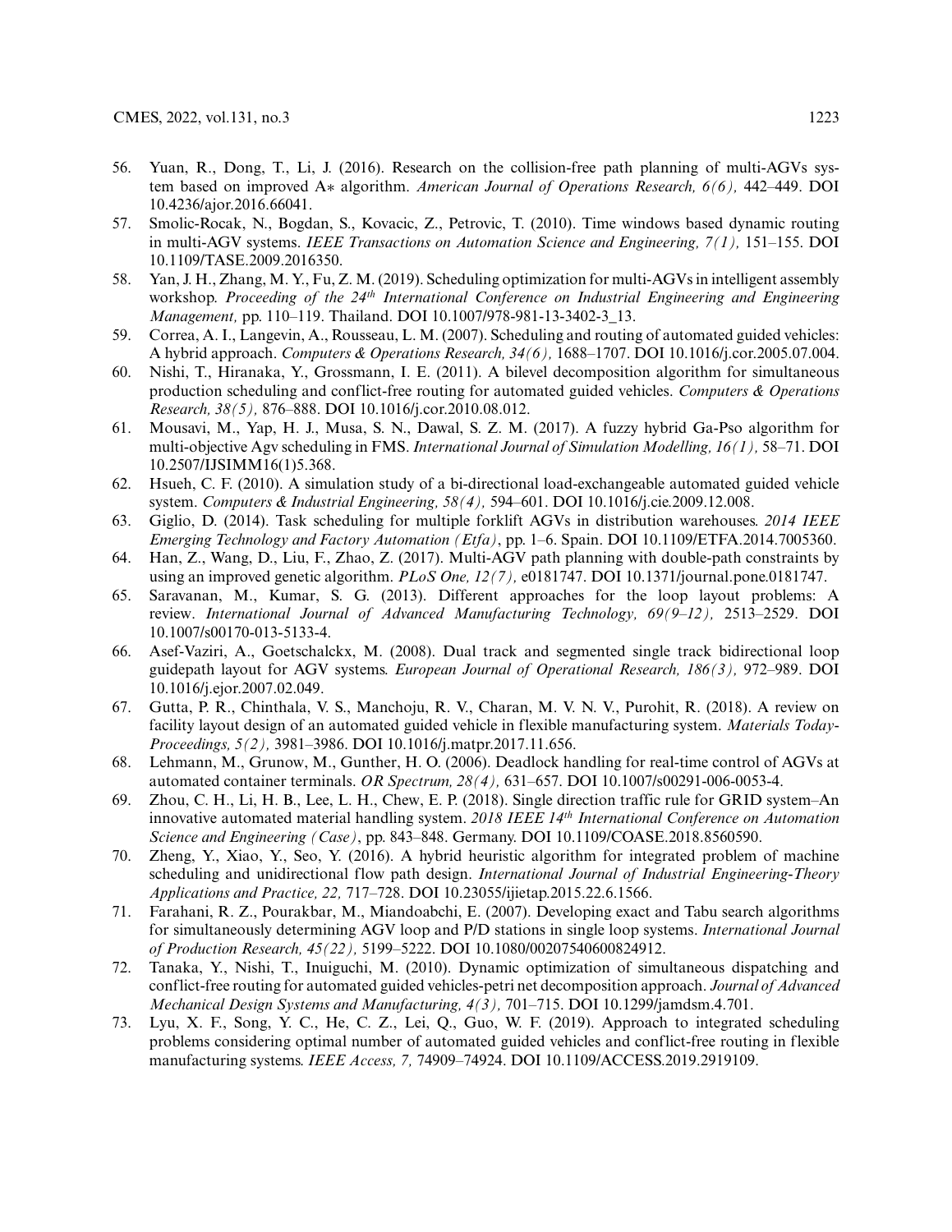- <span id="page-27-0"></span>74. Sarker, B. R., Gurav, S. S. (2005). Route planning for automated guided vehicles in a manufacturing facility. *International Journal of Production Research, 43(21),* 4659–4683. DOI [10.1080/00207540500140807.](https://doi.org/10.1080/00207540500140807)
- <span id="page-27-1"></span>75. Hamzheei, M., Farahani, R. Z., Rashidi-Bajgan, H. (2013). An ant colony-based algorithm for finding the shortest bidirectional path for automated guided vehicles in a block layout. *International Journal of Advanced Manufacturing Technology, 64(1–4),* 399–409. DOI [10.1007/s00170-012-3999-1.](https://doi.org/10.1007/s00170-012-3999-1)
- <span id="page-27-2"></span>76. Fazlollahtabar, H., Hassanli, S. (2017). Hybrid cost and time path planning for multiple autonomous guided vehicles. *Applied Intelligence, 48(2),* 482–498. DOI [10.1007/s10489-017-0997-x.](https://doi.org/10.1007/s10489-017-0997-x)
- <span id="page-27-3"></span>77. Nishi, T., Tanaka, Y. (2012). Petri net decomposition approach for dispatching and conflict-free routing of bidirectional automated guided vehicle systems. *IEEE Transactions on Systems Man and Cybernetics Part A–Systems and Humans, 42(5),* 1230–1243. DOI [10.1109/TSMCA.2012.2183353.](https://doi.org/10.1109/TSMCA.2012.2183353)
- <span id="page-27-4"></span>78. Fazlollahtabar, H., Saidi-Mehrabad, M. (2014). Studies in systems, decision and control. *Automated guided vehicles routing,* vol. 20. Springer.
- <span id="page-27-5"></span>79. Qiu, L., Hsu, W. J. (2001). A bi-directional path layout for conflict-free routing of AGVs. *International Journal of Production Research, 39(10),* 2177–2195. DOI [10.1080/00207540110038531.](https://doi.org/10.1080/00207540110038531)
- <span id="page-27-6"></span>80. Bechtsis, D., Tsolakis, N., Vouzas, M., Vlachos, D. (2017). Industry 4.0: Sustainable material handling processes in industrial environments, *40(4),* 2281–2286. DOI [10.1016/B978-0-444-63965-3.50382-2.](https://doi.org/10.1016/B978-0-444-63965-3.50382-2)
- <span id="page-27-7"></span>81. Fathi, M., Syberfeldt, A., Ghobakhloo, M., Eskandari, H. (2018). An optimization model for material supply scheduling at mixed-model assembly lines. *51st Cirp Conference on Manufacturing Systems, 72(1– 4),* 1258–1263. DOI [10.1016/j.procir.2018.03.274.](https://doi.org/10.1016/j.procir.2018.03.274)
- <span id="page-27-8"></span>82. Vis, I. F. A., de Koster, R., Roodbergen, K. J., Peeters, L. W. P. (2001). Determination of the number of automated guided vehicles required at a semi-automated container terminal. *Journal of the Operational Research Society, 52(4),* 409–417. DOI [10.1057/palgrave.jors.2601094.](https://doi.org/10.1057/palgrave.jors.2601094)
- <span id="page-27-9"></span>83. Fu, J. L., Zhang, J., Ding, G. F., Qin, S. F., Jiang, H. F. (2021). Determination of vehicle requirements of AGV system based on discrete event simulation and response surface methodology. *Proceedings of the Institution of Mechanical Engineers Part B: Journal of Engineering Manufacture, 235(9),* 1425–1436. DOI [10.1177/0954405421995602.](https://doi.org/10.1177/0954405421995602)
- <span id="page-27-10"></span>84. Chawla, V. K., Chanda, A. K., Angra, S. (2018). Automatic guided vehicles fleet size optimization for flexible manufacturing system by grey wolf optimization algorithm. *Management Science Letters, 8,* 79– 90. DOI [10.5267/j.msl.2017.12.004.](https://doi.org/10.5267/j.msl.2017.12.004)
- <span id="page-27-11"></span>85. Choobineh, F. F., Asef-Vaziri, A., Huang, X. L. (2012). Fleet sizing of automated guided vehicles: A linear programming approach based on closed queuing networks. *International Journal of Production Research, 50(12),* 3222–3235. DOI [10.1080/00207543.2011.562560.](https://doi.org/10.1080/00207543.2011.562560)
- <span id="page-27-12"></span>86. Wang, H. F., Chan, C. H. (2014). Multi-objective optimisation of automated guided dispatching and vehicle routing system. *International Journal of Modelling in Operations Management, 4(1/2),* 35–52. DOI [10.1504/IJMOM.2014.063585.](https://doi.org/10.1504/IJMOM.2014.063585)
- <span id="page-27-13"></span>87. Hamdy, A. (2019). *Optimization of automated guided vehicles (AGV) fleet size with incorporation of battery management (Doctoral Dissertation)*. Old Dominion University.
- <span id="page-27-14"></span>88. Chawla, V. K., Chanda, A. K., Angra, S. (2019). Material handling robots fleet size optimization by a heuristic. *Journal of Project Management, 4(3),* 177–188. DOI [10.5267/j.jpm.2019.4.002.](https://doi.org/10.5267/j.jpm.2019.4.002)
- <span id="page-27-15"></span>89. Moorthy, R. L., Hock-Guan, W., Wing-Cheong, N., Chung-Piaw, T. (2003). Cyclic deadlock prediction and avoidance for zone-controlled AGV system. *International Journal of Production Economics, 83(3),* 309–324. DOI [10.1016/S0925-5273\(02\)00370-5.](https://doi.org/10.1016/S0925-5273(02)00370-5)
- <span id="page-27-16"></span>90. Chawla, V. K., Chanda, A. K., Angra, S. (2018). Simultaneous dispatching and scheduling of multiload AGVs in FMS-A simulation study. *Materials Today-Proceedings, 5(11),* 25358–25367. DOI [10.1016/j.matpr.2018.10.339.](https://doi.org/10.1016/j.matpr.2018.10.339)
- <span id="page-27-17"></span>91. Wu, N., Zhou, M. (2005). Modeling and deadlock avoidance of automated manufacturing systems with multiple automated guided vehicles. *IEEE Transactions on Systems, Man, and Cybernetics, Part B (Cybernetics), 35(6),* 1193–1202. DOI [10.1109/TSMCB.2005.850141.](https://doi.org/10.1109/TSMCB.2005.850141)
- <span id="page-27-18"></span>92. Kłosowski, G., Gola, A., Amila, T. (2018). Computational intelligence in control of AGV multimodal systems. *IFAC-PapersOnLine, 51(11),* 1421–1427. DOI [10.1016/j.ifacol.2018.08.315.](https://doi.org/10.1016/j.ifacol.2018.08.315)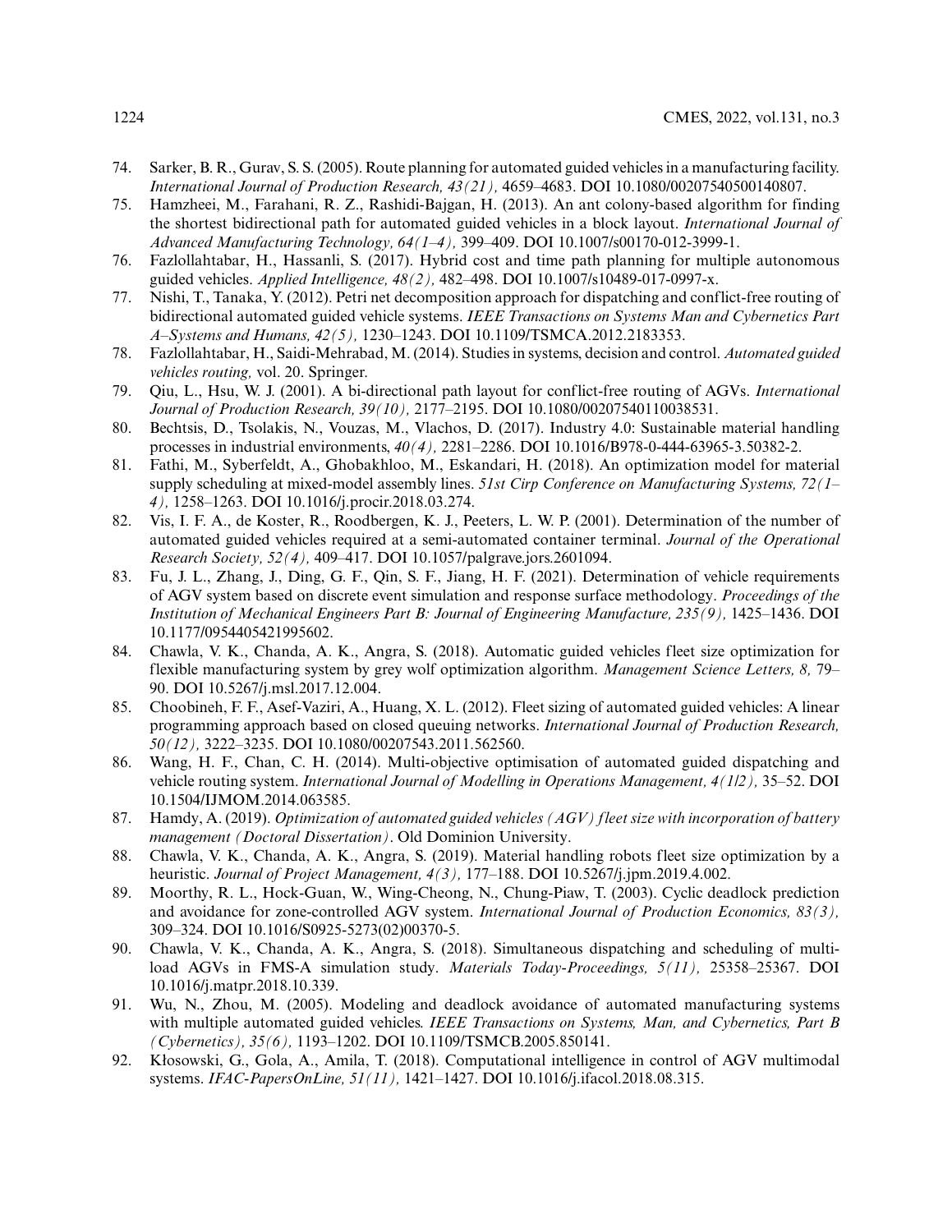- <span id="page-28-0"></span>93. Zhang, Z., Guo, Q., Chen, J., Yuan, P. J. (2018). Collision-free route planning for multiple AGVs in an [automated warehouse based on collision classification.](https://doi.org/10.1109/ACCESS.2018.2819199) *IEEE Access, 6,* 26022–26035. DOI 10.1109/AC-CESS.2018.2819199.
- <span id="page-28-1"></span>94. Chawla, V., Chanda, A. K., Angra, S., Bonyadi Naeini, A. (2020). Coexistent scheduling in the tandem flow path configuration of a flexible manufacturing system by using an advanced grey wolf optimizer. *Scientia Iranica, 27,* 1–24. DOI [10.24200/sci.2020.54152.3618.](https://doi.org/10.24200/sci.2020.54152.3618)
- <span id="page-28-2"></span>95. Li, J. J., Xu, B. W., Postolache, O., Yang, Y. S., Wu, H. F. (2018). Impact analysis of travel time uncertainty on AGV catch-up conflict and the associated dynamic adjustment. *Mathematical Problems in Engineering, 2018(5),* 1–11. DOI [10.1155/2018/4037695.](https://doi.org/10.1155/2018/4037695)
- <span id="page-28-3"></span>96. Li, J. J., Xu, B. W., Yang, Y. S., Wu, H. F. (2017). A guided ant colony optimization algorithm for conflictfree routing scheduling of AGVs considering waiting time. *IAES International Journal of Robotics and Automation (IJRA), 6(2),* 69. DOI [10.11591/ijra.v6i2.pp69-79.](https://doi.org/10.11591/ijra.v6i2.pp69-79)
- <span id="page-28-4"></span>97. Draganjac, I., Miklic, D., Kovaci, Z., Vasiljevic, G., Bogdan, S. (2016). Decentralized control of multi-AGV systems in autonomous warehousing applications. *IEEE Transactions on Automation Science and Engineering, 13(4),* 1433–1447. DOI [10.1109/TASE.2016.2603781.](https://doi.org/10.1109/TASE.2016.2603781)
- <span id="page-28-5"></span>98. Zhong, M. S., Yang, Y. S., Sun, S., Zhou, Y. M., Postolache, O. et al. (2020). Priority-based speed control strategy for automated guided vehicle path planning in automated container terminals. *Transactions of the Institute of Measurement and Control, 42(16),* 3079–3090. DOI [10.1177/0142331220940110.](https://doi.org/10.1177/0142331220940110)
- <span id="page-28-6"></span>99. Miyamoto, T., Inoue, K. (2016). Local and random searches for dispatch and conflict-free routing problem of capacitated AGV systems. *Computers & Industrial Engineering, 91,* 1–9. DOI [10.1016/j.cie.2015.10.017.](https://doi.org/10.1016/j.cie.2015.10.017)
- <span id="page-28-7"></span>100. Wang, C. B., Wang, L., Qin, J., Wu, Z. Z., Duan, L. H. et al. (2015). Path planning of automated guided vehicles based on improved A-Star algorithm. *2015 IEEE International Conference on Information and Automation*, pp. 2071–2076. China. DOI [10.1109/ICInfA.2015.7279630.](https://doi.org/10.1109/ICInfA.2015.7279630)
- <span id="page-28-8"></span>101. Guo, K., Zhu, J. (2020). Multi-agent AGV conflict free path planning based on improved speed control method in automated terminals. *International Core Journal of Engineering, 6,* 386–398. DOI [10.6919/ICJE.202009\\_6\(9\).0049.](https://doi.org/10.6919/ICJE.202009_6(9).0049)
- <span id="page-28-9"></span>102. Kim, C. W., Tanchoco, J. M. A., Koo, P. H. (1997). Deadlock prevention in manufacturing systems with AGV systems: Banker's algorithm approach. *Journal of Manufacturing Science and Engineering-Transactions of the ASME, 119(4B),* 849–854. DOI [10.1115/1.2836834.](https://doi.org/10.1115/1.2836834)
- <span id="page-28-10"></span>103. Kim, C. O., Kim, S. S. (1997). An efficient real-time deadlock-free control algorithm for automated manufacturing systems. *International Journal of Production Research, 35(6),* 1545–1560. DOI [10.1080/002075497195119.](https://doi.org/10.1080/002075497195119)
- <span id="page-28-11"></span>104. Qiu, G., Ou, C. X., Han, T. R. (2016). Research on map construction and scheduling algorithms based on intelligent warehouse multi-AGV. *Industrial Control Computer, 29,* 117–119. DOI [10.3969/j.issn.1001-182X.2016.12.053.](https://doi.org/10.3969/j.issn.1001-182X.2016.12.053)
- <span id="page-28-12"></span>105. Fanti, M. P., Zhou, M. C. (2004). Deadlock control methods in automated manufacturing systems. *IEEE Transactions on Systems Man and Cybernetics Part A: Systems and Humans, 34(1),* 5–22. DOI [10.1109/TSMCA.2003.820590.](https://doi.org/10.1109/TSMCA.2003.820590)
- <span id="page-28-13"></span>106. Felko, I. (2011). Simulation-based deadlock avoidance and optimization in bidirectional AGVS. *4th International ICST Conference on Simulation Tools and Techniques, 7,* 152–161. DOI [10.4108/icst.simutools.2011.245542.](https://doi.org/10.4108/icst.simutools.2011.245542)
- <span id="page-28-14"></span>107. Wu, N. Q., Zhou, M. C., Hu, G. (2013). One-step look-ahead maximally permissive deadlock control of AMS by using petri nets. *ACM Transactions on Embedded Computing Systems, 12(1),* 1–23. DOI [10.1145/2406336.2406346.](https://doi.org/10.1145/2406336.2406346)
- <span id="page-28-15"></span>108. Zhang, Z. M., Wu, W. M. (2013). Sequence control of essential siphons for deadlock prevention in petri nets. *ACM Transactions on Embedded Computing Systems, 12(1),* 1–22. DOI [10.1145/2406336.2406344.](https://doi.org/10.1145/2406336.2406344)
- <span id="page-28-16"></span>109. Fanti, M. P., Maione, B., Turchiano, B. (2018). Deadlock avoidance policies in production systems by a digraph approach. *Formal Methods in Manufacturing, 8,* 229–258. DOI [10.1201/9781315216140-8.](https://doi.org/10.1201/9781315216140-8)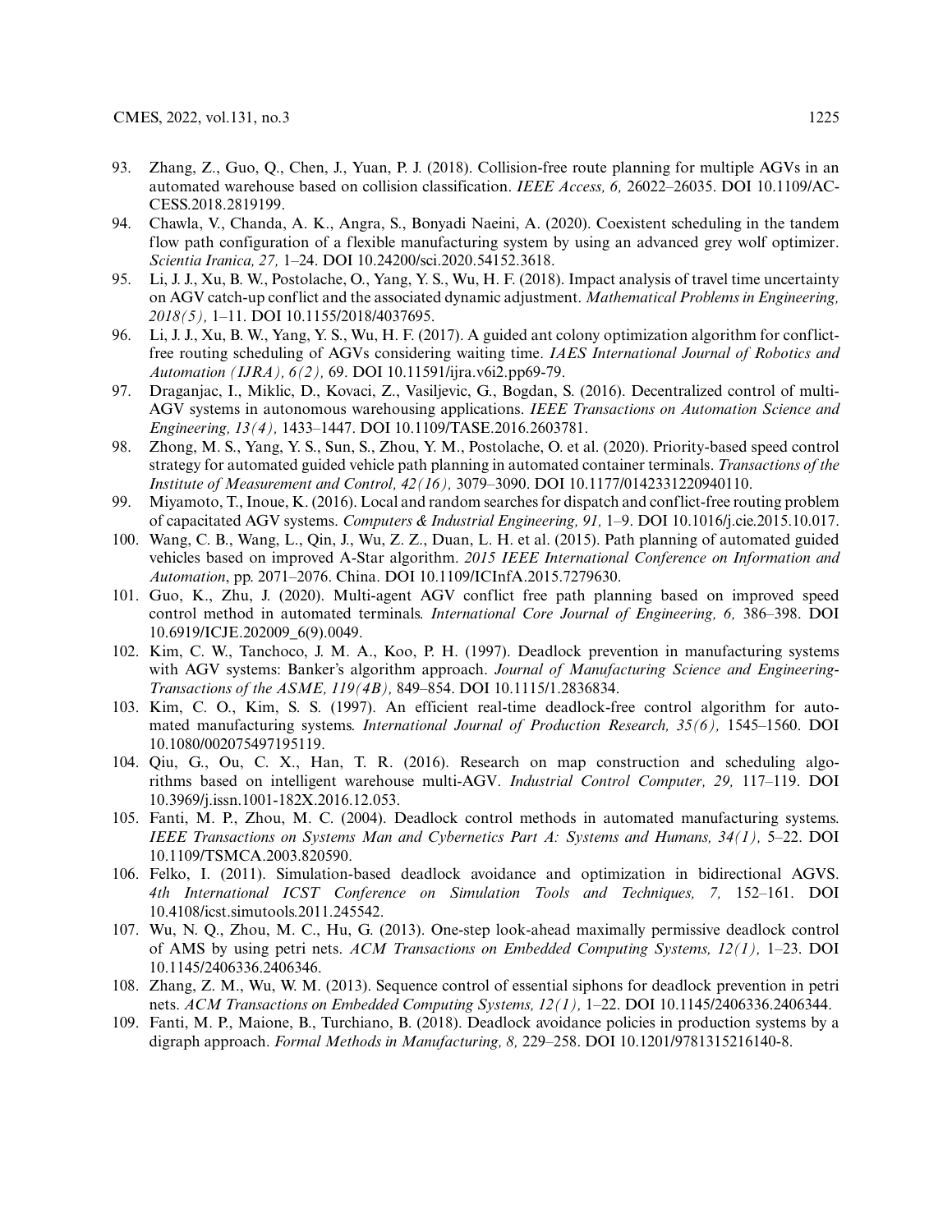- <span id="page-29-0"></span>110. Yoo, J. W., Sim, E. S., Cao, C., Park, J. W. (2004). An algorithm for deadlock avoidance in an AGV System. *International Journal of Advanced Manufacturing Technology, 26(5–6),* 659–668. DOI [10.1007/s00170-003-2020-4.](https://doi.org/10.1007/s00170-003-2020-4)
- <span id="page-29-1"></span>111. Kim, K. H., Jeon, S. M., Ryu, K. R. (2006). Deadlock prevention for automated guided vehicles in automated container terminals. *OR Spectrum, 28(4),* 659–679. DOI [10.1007/s00291-006-0055-2.](https://doi.org/10.1007/s00291-006-0055-2)
- <span id="page-29-2"></span>112. Li, Q., Pogromsky, A., Adriaansen, T., Udding, J. T. (2016). A control of collision and deadlock avoidance for automated guided vehicles with a fault-tolerance capability. *International Journal of Advanced Robotic Systems, 13(2),* 64. DOI [10.5772/62685.](https://doi.org/10.5772/62685)
- <span id="page-29-3"></span>113. Shao, S. J., Xia, Z. Y., Chen, G. D., Zhang, J., Hu, Y. et al. (2014). A new scheme of multiple automated guided vehicle system for collision and deadlock free. *2014 4th Ieee International Conference on Information Science and Technology (Icist)*, pp. 606–610. China. DOI [10.1109/ICIST.2014.6920551.](https://doi.org/10.1109/ICIST.2014.6920551)
- <span id="page-29-4"></span>114. Guo, Y. J., Huang, H. S., Gao, F. Q., Qiao, X. H. (2017). Improving the performance of multi-AGV systems with a dynamic unlock algorithm. *2017 10th International Conference on Intelligent Computation Technology and Automation (Icicta 2017), 1,* pp. 39–43. DOI [10.1109/Icicta.2017.16.](https://doi.org/10.1109/Icicta.2017.16)
- <span id="page-29-5"></span>115. Han, Z., Wang, D. (2017). Research of multi-AGV scheduling system based on a new mixed regional control model. *[2017 Chinese Automation Congress \(CAC\)](https://doi.org/. \ignorespaces DOI \ignorespaces 10.1109/CAC.2017.8243222.)*, pp. 2641–2645. China. DOI 10.1109/CAC.2017.8243222.
- <span id="page-29-6"></span>116. Ventura, J. A., Pazhani, S., Mendoza, A. (2015). Finding optimal dwell points for automated guided vehicles in general guide-path layouts. *International Journal of Production Economics, 170(1),* 850–861. DOI [10.1016/j.ijpe.2015.03.007.](https://doi.org/10.1016/j.ijpe.2015.03.007)
- <span id="page-29-7"></span>117. Ventura, J. A., Rieksts, B. Q. (2009). Optimal location of dwell points in a single loop AGV system with time restrictions on vehicle availability. *European Journal of Operational Research, 192(1),* 93–104. DOI [10.1016/j.ejor.2007.09.014.](https://doi.org/10.1016/j.ejor.2007.09.014)
- <span id="page-29-8"></span>118. Hale, T. S., Hanna, M. E., Huq, F. (2009). The generalised dwell point location problem. *International Journal of Industrial Systems Engineering, 4(4),* 446–454. DOI [10.1504/IJISE.2009.024072.](https://doi.org/10.1504/IJISE.2009.024072)
- <span id="page-29-9"></span>119. Bruno, G., Ghiani, G., Improta, G. (2000). Dynamic positioning of idle automated guided vehicles. *Journal of Intelligent Manufacturing, 11(2),* 209–215. DOI [10.1023/A:1008947018074.](https://doi.org/10.1023/A:1008947018074)
- <span id="page-29-10"></span>120. Lee, C. K. M., Keung, K. L., Ng, K. K. H., Lai, D. C. P. (2018). Simulation-based multiple automated guided vehicles considering charging and collision-free requirements in automatic warehouse. *2018 IEEE International Conference on Industrial Engineering and Engineering Management (IEEE IEEM)*, pp. 1376– 1380. Thailand. DOI [10.1109/IEEM.2018.8607396.](https://doi.org/10.1109/IEEM.2018.8607396)
- <span id="page-29-11"></span>121. Li, D., Ouyang, B., Wu, D., Wang, Y. (2019). Artificial intelligence empowered multi-AGVs in manufacturing systems. *arXiv preprint arXiv:.03373*.
- <span id="page-29-12"></span>122. Kabir, Q. S., Suzuki, Y. (2019). Comparative analysis of different routing heuristics for the battery management of automated guided vehicles. *International Journal of Production Research, 57(2),* 624–641. DOI [10.1080/00207543.2018.1475761.](https://doi.org/10.1080/00207543.2018.1475761)
- <span id="page-29-13"></span>123. Dehnavi-Arani, S., Sabaghian, A., Fazli, M. (2018). A job shop scheduling and location of battery charging storage for the automated guided vehicles (AGVs). *Journal of Optimization in Industrial Engineering, 12,* 121–129. DOI [10.22094/joie.2018.543203.1511.](https://doi.org/10.22094/joie.2018.543203.1511)
- <span id="page-29-14"></span>124. Baras, N., Chatzisavvas, A., Ziouzios, D., Dasygenis, M. (2021). Improving automatic warehouse throughput by optimizing task allocation and validating the algorithm in a developed simulation tool. *Automation, 2(3),* 116–126. DOI [10.3390/automation2030007.](https://doi.org/10.3390/automation2030007)
- <span id="page-29-15"></span>125. Chawla, V. K., Chanda, A. K., Angra, S. (2018). A clonal selection algorithm for minimizing distance travel and back tracking of automatic guided vehicles in flexible manufacturing system. *Journal of The Institution of Engineers (India): Series C, 100(3),* 401–410. DOI [10.1007/s40032-018-0447-5.](https://doi.org/10.1007/s40032-018-0447-5)
- <span id="page-29-16"></span>126. Bennewitz, M., Burgard, W., Thrun, S. (2001). Optimizing schedules for prioritized path planning of multirobot systems. *IEEE International Conference on Robotics and Automation*, pp. 271–276. Korea.
- <span id="page-29-17"></span>127. Li, X., Liao, K., Chen, W. (2019). Two-stage multi-AGV path planning based on speed pre-allocation. *2019 IEEE 3rd Advanced Information Management, Communicates, Electronic and Automation Control Conference (IMCEC)*, China.